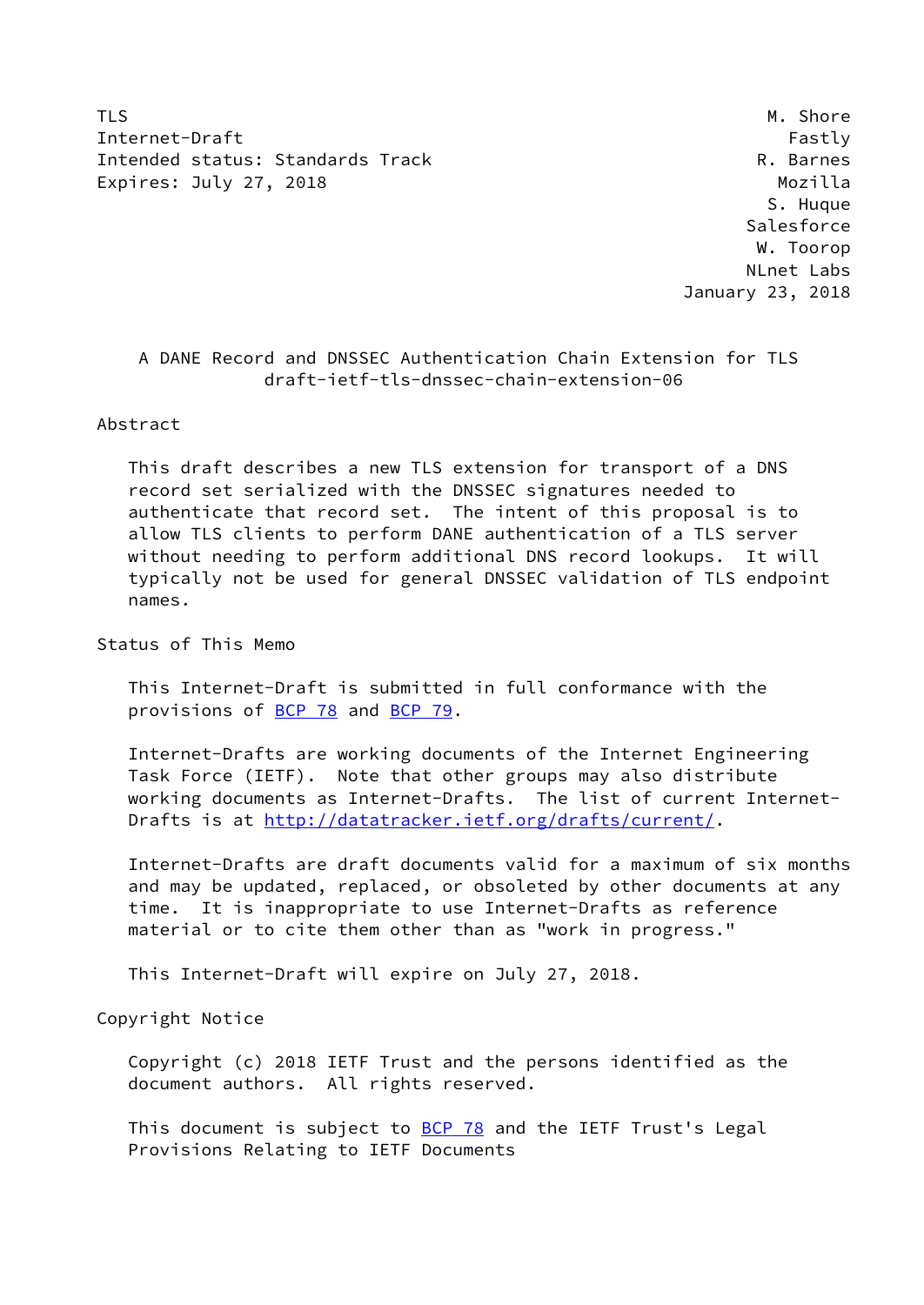## <span id="page-1-1"></span>Internet-Draft TLS DNSSEC Chain Extension January 2018

[\(http://trustee.ietf.org/license-info](http://trustee.ietf.org/license-info)) in effect on the date of publication of this document. Please review these documents carefully, as they describe your rights and restrictions with respect to this document. Code Components extracted from this document must include Simplified BSD License text as described in Section 4.e of the Trust Legal Provisions and are provided without warranty as described in the Simplified BSD License.

# Table of Contents

| $\perp$ .                                                                           |  | $\overline{2}$ |
|-------------------------------------------------------------------------------------|--|----------------|
| 2.                                                                                  |  | $rac{3}{4}$    |
| DNSSEC Authentication Chain Extension<br>3.                                         |  |                |
| 3.1.                                                                                |  | $\overline{4}$ |
| Protocol, TLS $1.3$<br>3.2.                                                         |  | $\overline{4}$ |
|                                                                                     |  | $\overline{4}$ |
| 3.4. DNSSEC Authentication Chain Data                                               |  | $\overline{5}$ |
| Construction of Serialized Authentication Chains $\dots$ .<br>$\overline{4}$ .      |  | $\overline{1}$ |
| $\overline{5}$ .<br>Caching and Regeneration of the Authentication Chain $\ldots$ . |  |                |
| 6.                                                                                  |  | $\frac{8}{9}$  |
| 7.                                                                                  |  |                |
| Mandating use of this extension<br>8.                                               |  | 9              |
| 9.                                                                                  |  | 10             |
| 10.                                                                                 |  | 10             |
|                                                                                     |  | 10             |
|                                                                                     |  | 10             |
| 12.1.                                                                               |  | 10             |
| 12.2. Informative References                                                        |  | 11             |
| Appendix A. Updates from $-01$ and $-02$                                            |  | 12             |
|                                                                                     |  |                |
|                                                                                     |  |                |
|                                                                                     |  | 13             |
| $\underline{0.1}$ . $\overline{443}$ . tcp.www.example.com 14                       |  |                |
| $\underline{D.2}$ . _25._tcp.example.com wildcard                                   |  | 16             |
| $0.3.$ $-443.$ tcp.www.example.org CNAME 17                                         |  |                |
| $-443$ . tcp.www.example.net DNAME<br>D.4.                                          |  | <b>18</b>      |
|                                                                                     |  |                |

### <span id="page-1-0"></span>[1](#page-1-0). Requirements Notation

 The key words "MUST", "MUST NOT", "REQUIRED", "SHALL", "SHALL NOT", "SHOULD", "SHOULD NOT", "RECOMMENDED", "MAY", and "OPTIONAL" in this document are to be interpreted as described in [\[RFC2119](https://datatracker.ietf.org/doc/pdf/rfc2119)].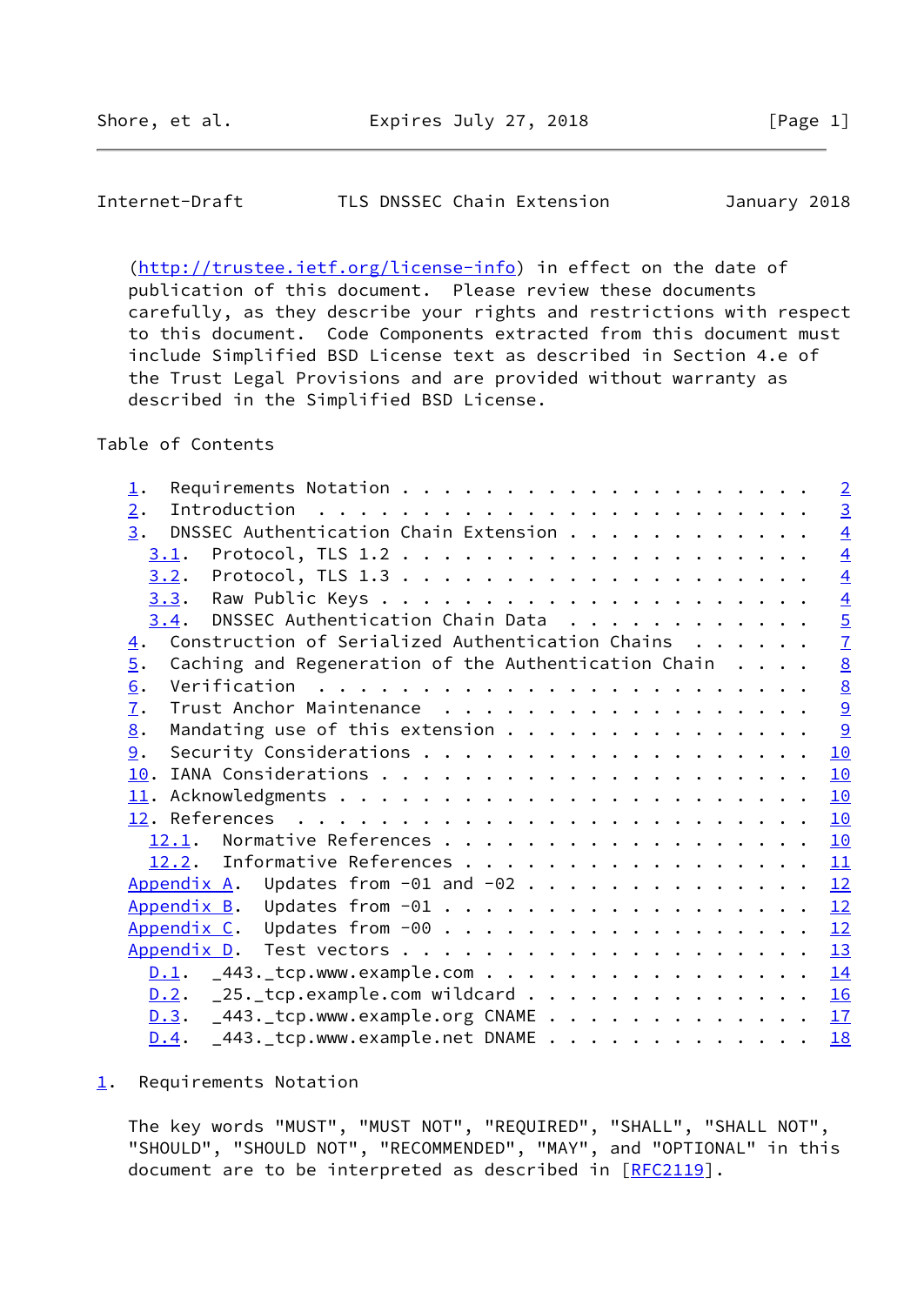Shore, et al. **Expires July 27, 2018** [Page 2]

<span id="page-2-1"></span>Internet-Draft TLS DNSSEC Chain Extension January 2018

## <span id="page-2-0"></span>[2](#page-2-0). Introduction

This draft describes a new TLS [\[RFC5246](https://datatracker.ietf.org/doc/pdf/rfc5246)] extension for transport of a DNS record set serialized with the DNSSEC signatures [\[RFC4034](https://datatracker.ietf.org/doc/pdf/rfc4034)] needed to authenticate that record set. The intent of this proposal is to allow TLS clients to perform DANE Authentication [\[RFC6698](https://datatracker.ietf.org/doc/pdf/rfc6698)] [[RFC7671\]](https://datatracker.ietf.org/doc/pdf/rfc7671) of a TLS server without performing additional DNS record lookups and incurring the associated latency penalty. It also provides the ability to avoid potential problems with TLS clients being unable to look up DANE records because of an interfering or broken middlebox on the path between the client and a DNS server. And lastly, it allows a TLS client to validate DANE records itself without necessarily needing access to a validating DNS resolver to which it has a secure connection. It will typically not be used for general DNSSEC validation of endpoint names, but is more appropriate for validation of DANE TLSA records.

 This mechanism is useful for TLS applications that need to address the problems described above, typically web browsers or VoIP and XMPP applications. It may not be relevant for many other applications. For example, SMTP MTAs are usually located in data centers, may tolerate extra DNS lookup latency, are on servers where it is easier to provision a validating resolver, or are less likely to experience traffic interference from misconfigured middleboxes. Furthermore, SMTP MTAs usually employ Opportunistic Security [\[RFC7672](https://datatracker.ietf.org/doc/pdf/rfc7672)], in which the presence of the DNS TLSA records is used to determine whether to enforce an authenticated TLS connection. Hence DANE authentication of SMTP MTAs will typically not use this mechanism.

 The extension described here allows a TLS client to request in the ClientHello message that the DNS authentication chain be returned in the (extended) ServerHello message. If the server is configured for DANE authentication, then it performs the appropriate DNS queries, builds the authentication chain, and returns it to the client. The server will usually use a previously cached authentication chain, but it will need to rebuild it periodically as described in [Section 5](#page-8-0).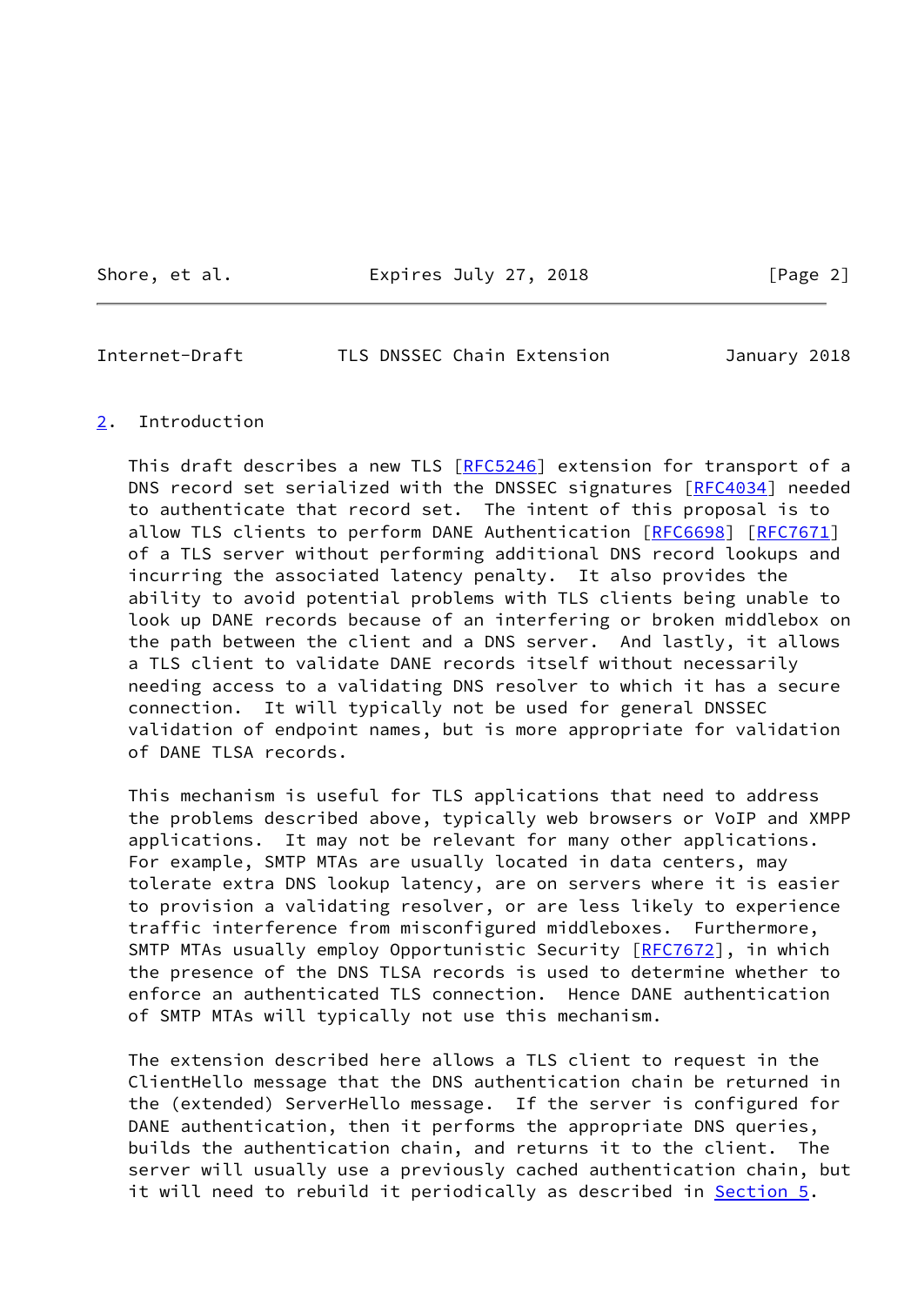The client then authenticates the chain using a pre-configured trust anchor.

 This specification is based on Adam Langley's original proposal for serializing DNSSEC authentication chains and delivering them in an X.509 certificate extension [\[I-D.agl-dane-serializechain](#page-12-3)]. It modifies the approach by using wire format DNS records in the serialized data (assuming that the data will be prepared and consumed by a DNS-specific library), and by using a TLS extension to deliver the data.

| Expires July 27, 2018<br>Shore, et al. | [Page 3] |
|----------------------------------------|----------|
|----------------------------------------|----------|

<span id="page-3-1"></span>Internet-Draft TLS DNSSEC Chain Extension January 2018

As described in the DANE specification [\[RFC6698](https://datatracker.ietf.org/doc/pdf/rfc6698)] [\[RFC7671](https://datatracker.ietf.org/doc/pdf/rfc7671)], this procedure applies to the DANE authentication of X.509 certificates or raw public keys [\[RFC7250](https://datatracker.ietf.org/doc/pdf/rfc7250)].

#### <span id="page-3-0"></span>[3](#page-3-0). DNSSEC Authentication Chain Extension

<span id="page-3-2"></span>[3.1](#page-3-2). Protocol, TLS 1.2

 A client MAY include an extension of type "dnssec\_chain" in the (extended) ClientHello. The "extension\_data" field of this extension MUST be empty.

 Servers receiving a "dnssec\_chain" extension in the ClientHello, and which are capable of being authenticated via DANE, MAY return a serialized authentication chain in the extended ServerHello message, using the format described below. If a server is unable to return an authentication chain, or does not wish to return an authentication chain, it does not include a dnssec\_chain extension. As with all TLS extensions, if the server does not support this extension it will not return any authentication chain.

 A client must not be able to force a server to perform lookups on arbitrary domain names using this mechanism. Therefore, a server MUST NOT construct chains for domain names other than its own.

<span id="page-3-3"></span>[3.2](#page-3-3). Protocol, TLS 1.3

 A client MAY include an extension of type "dnssec\_chain" in the ClientHello. The "extension\_data" field of this extension MUST be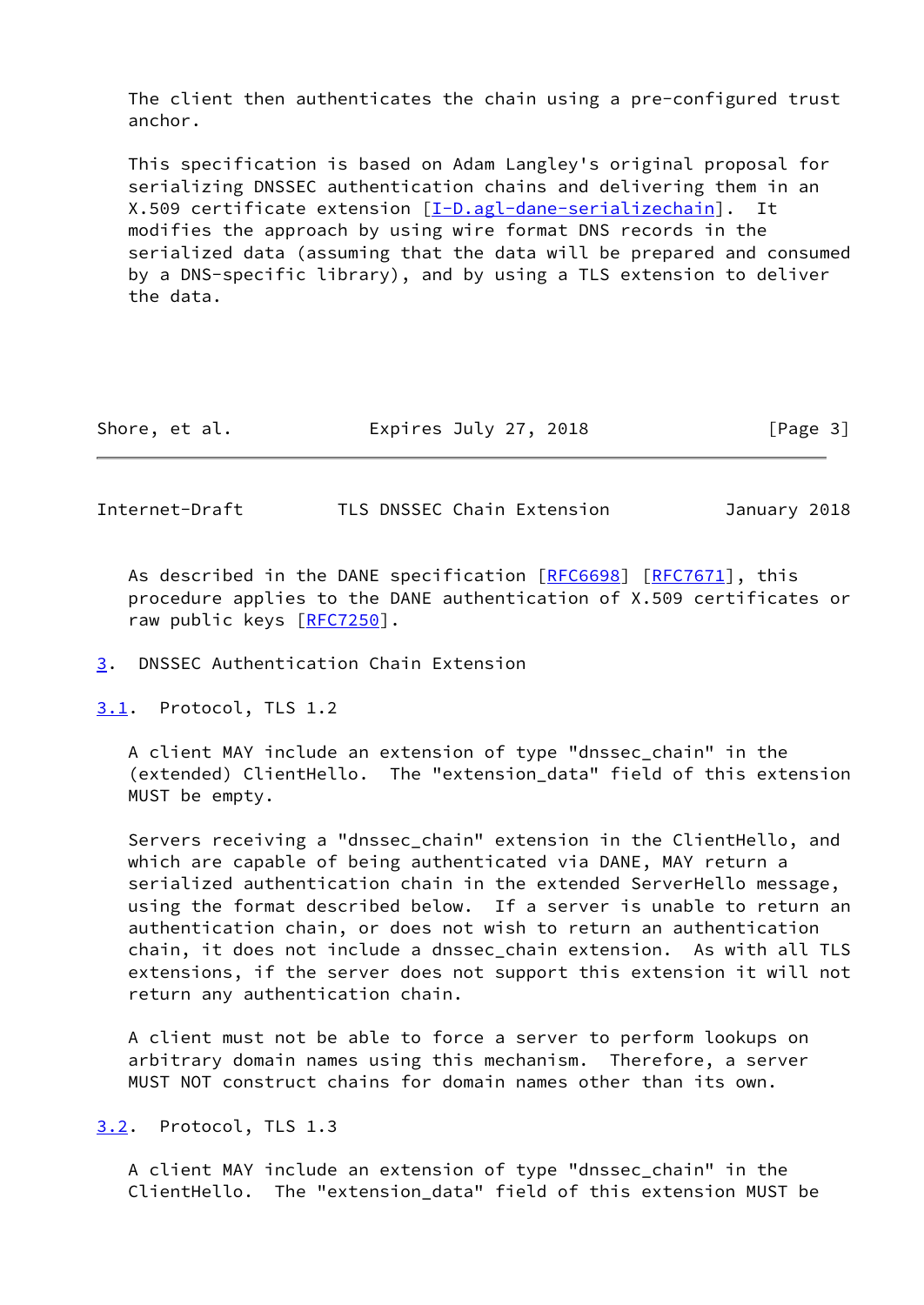empty.

Servers receiving a "dnssec chain" extension in the ClientHello, and which are capable of being authenticated via DANE, SHOULD return a serialized authentication chain in the extension block of the Certificate message containing the end entity certificate being validated, using the format described below.

 The extension protocol behavior otherwise follows that specified for TLS version 1.2.

<span id="page-4-0"></span>[3.3](#page-4-0). Raw Public Keys

 [RFC7250] specifies the use of raw public keys for both server and client authentication in TLS 1.2. It points out that in cases where raw public keys are being used, code for certificate path validation is not required. However, DANE, when used in conjunction with the dnssec\_chain extension, provides a mechanism for securely binding a raw public key to a named entity in the DNS, and when using DANE for

| Shore, et al. | Expires July 27, 2018 | [Page 4] |
|---------------|-----------------------|----------|
|---------------|-----------------------|----------|

<span id="page-4-1"></span>Internet-Draft TLS DNSSEC Chain Extension January 2018

 authentication a raw key may be validated using a path chaining back to a DNSSEC trust root. This has the added benefit of mitigating an unknown key share attack, as described in [[I-D.barnes-dane-uks](#page-12-4)], since it effectively augments the raw public key with the server's name and provides a means to commit both the server and the client to using that binding.

 The UKS attack is possible in situations in which the association between a domain name and a public key is not tightly bound, as in the case in DANE in which a client either ignores the name in certificate (as specified in  $[REC 7671]$  or there is no attestation of trust outside of the DNS. The vulnerability arises in the following situations:

- o If the client does not verify the identity in the server's certificate (as recommended in Section [5.1 of \[RFC7671\]](https://datatracker.ietf.org/doc/pdf/rfc7671#section-5.1)), then an attacker can induce the client to accept an unintended identity for the server,
- o If the client allows the use of raw public keys in TLS, then it will not receive any indication of the server's identity in the TLS channel, and is thus unable to check that the server's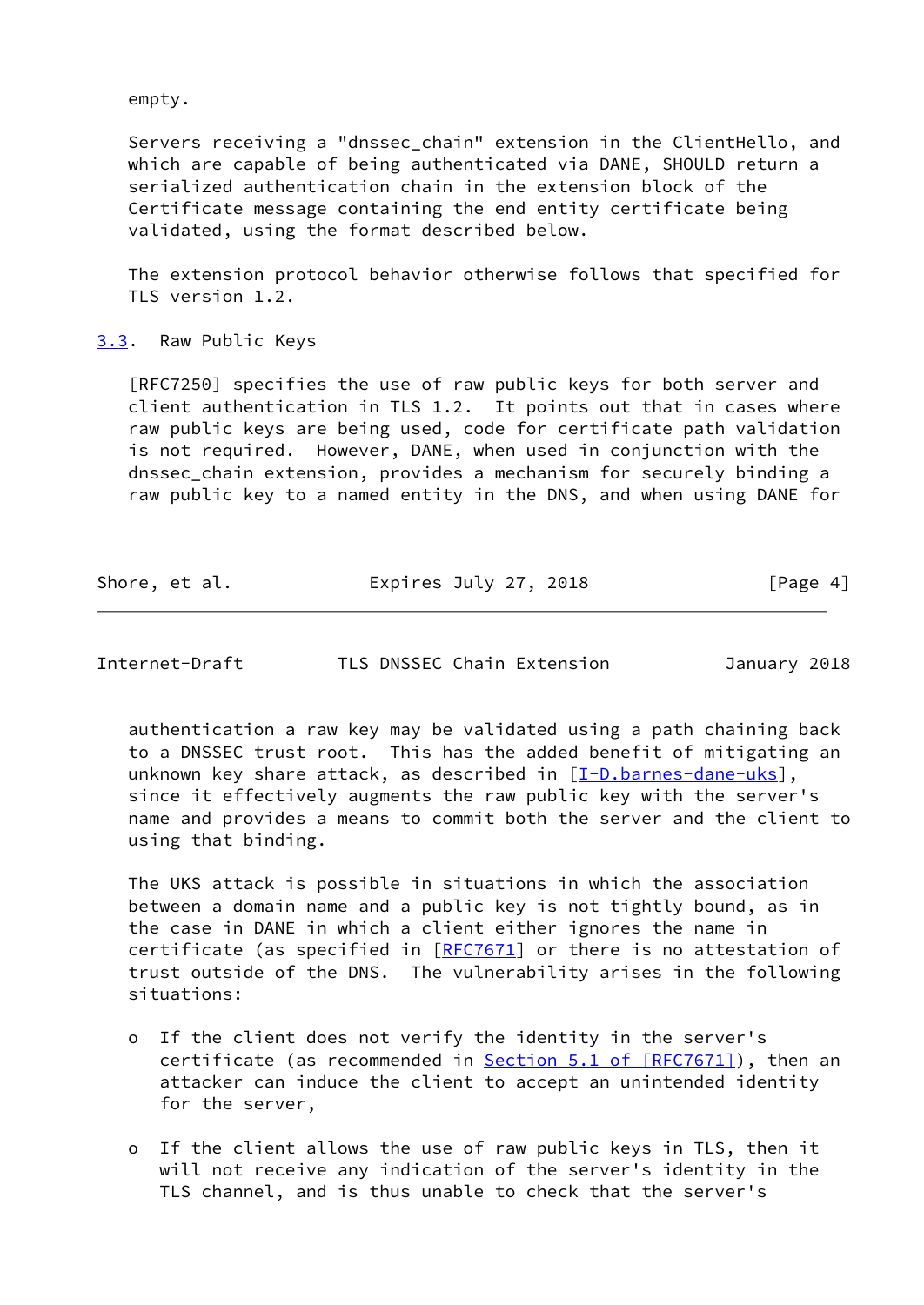identity is as intended.

 The mechanism for conveying DNSSEC validation chains described in this document results in a commitment by both parties, via the TLS handshake, to a domain name which has been validated as belonging to the owner name.

 The mechanism for encoding DNSSEC authentication chains in a TLS extension, as described in this document, is not limited to public keys encapsulated in X.509 containers but MAY be applied to raw public keys and other representations, as well.

<span id="page-5-0"></span>[3.4](#page-5-0). DNSSEC Authentication Chain Data

 The "extension\_data" field of the "dnssec\_chain" extension MUST contain a DNSSEC Authentication Chain encoded in the following form:

opaque AuthenticationChain<0..2^16-1>

 The AuthenticationChain structure is composed of a sequence of uncompressed wire format DNS resource record sets (RRset) and corresponding signatures (RRSIG) record sets.

| Shore, et al. | Expires July 27, 2018 | [Page 5] |
|---------------|-----------------------|----------|
|               |                       |          |

Internet-Draft TLS DNSSEC Chain Extension January 2018

 This sequence of native DNS wire format records enables easier generation of the data structure on the server and easier verification of the data on client by means of existing DNS library functions. However this document describes the data structure in sufficient detail that implementers if they desire can write their own code to do this.

 Each RRset in the chain is composed of a sequence of wire format DNS resource records. The format of the resource record is described in [RFC 1035](https://datatracker.ietf.org/doc/pdf/rfc1035) [\[RFC1035\], Section](https://datatracker.ietf.org/doc/pdf/rfc1035#section-3.2.1) 3.2.1.

 $RR(i) = owner \mid type \mid class \mid TTL \mid RDATA length \mid RDATA$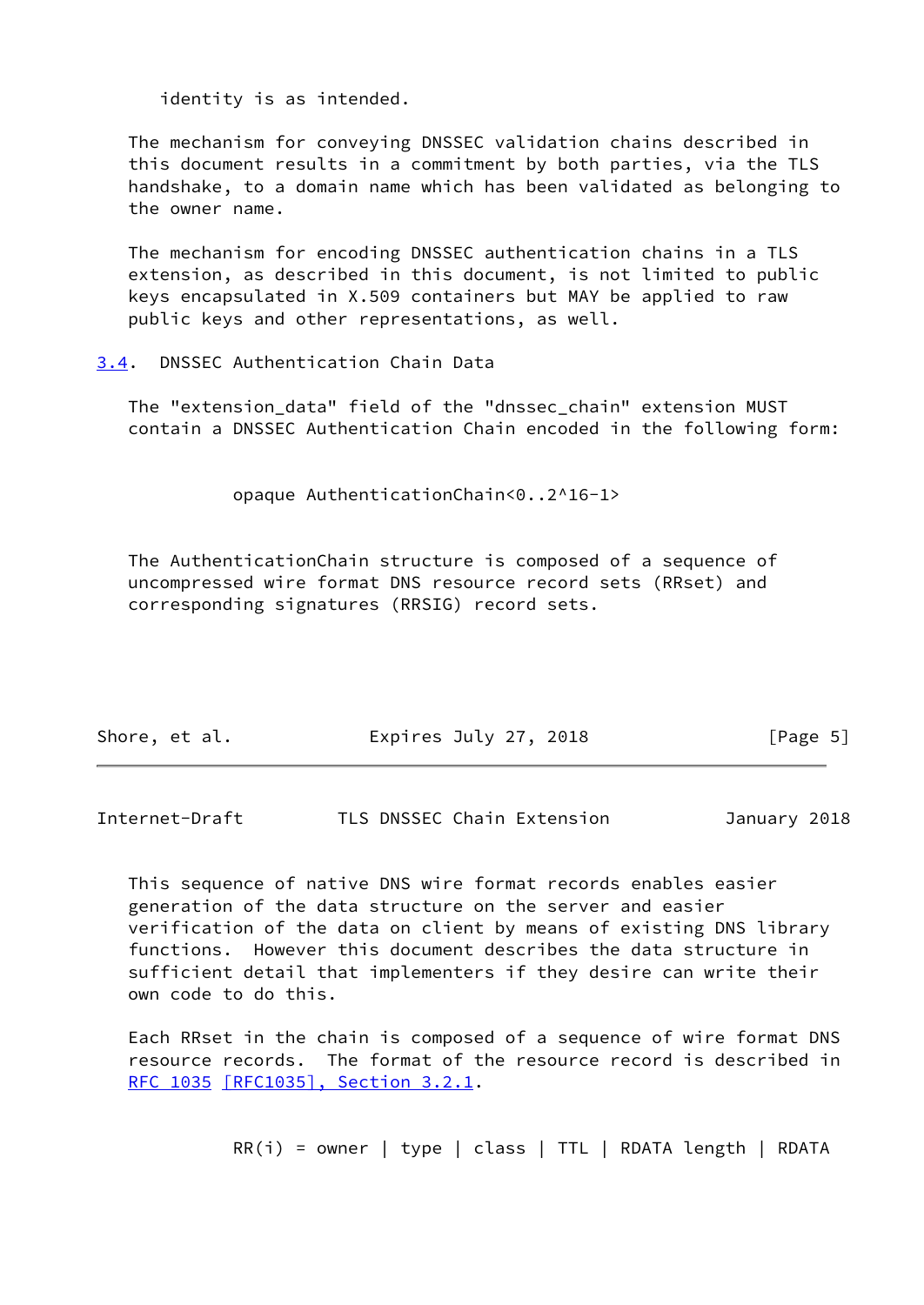Each RRset in the sequence is followed by its associated RRsig record set. The RRsig record wire format is described in [RFC 4034](https://datatracker.ietf.org/doc/pdf/rfc4034) [\[RFC4034\], Section](https://datatracker.ietf.org/doc/pdf/rfc4034#section-3.1) 3.1. The signature portion of the RDATA, as described in the same section, is the following:

signature = sign(RRSIG\_RDATA | RR(1) | RR(2)... )

where RRSIG RDATA is the wire format of the RRSIG RDATA fields with the Signer's Name field in canonical form and the signature field excluded.

 The first RRset in the chain MUST contain the TLSA record set being presented. However, if the owner name of the TLSA record set is an alias (CNAME or DNAME), then it MUST be preceded by the chain of alias records needed to resolve it. DNAME chains should omit unsigned CNAME records that may have been synthesized in the response from a DNS resolver.

 The subsequent RRsets MUST contain the full set of DNS records needed to authenticate the TLSA record set from the server's trust anchor. Typically this means a set of DNSKEY and DS RRsets that cover all zones from the target zone containing the TLSA record set to the trust anchor zone. The TLS client should be prepared to receive this set of RRsets in any order.

 Names that are aliased via CNAME and/or DNAME records may involve multiple branches of the DNS tree. In this case, the authentication chain structure needs to include DS and DNSKEY record sets that cover all the necessary branches.

| Expires July 27, 2018<br>Shore, et al. | [Page 6] |
|----------------------------------------|----------|
|----------------------------------------|----------|

<span id="page-6-0"></span>Internet-Draft TLS DNSSEC Chain Extension January 2018

 If the TLSA record set was synthesized by a DNS wildcard, the chain must include the signed NSEC or NSEC3 records that prove that there was no explicit match of the TLSA record name and no closer wildcard match.

 The final DNSKEY RRset in the authentication chain corresponds to the trust anchor (typically the DNS root). This trust anchor is also preconfigured in the TLS client, but including it in the response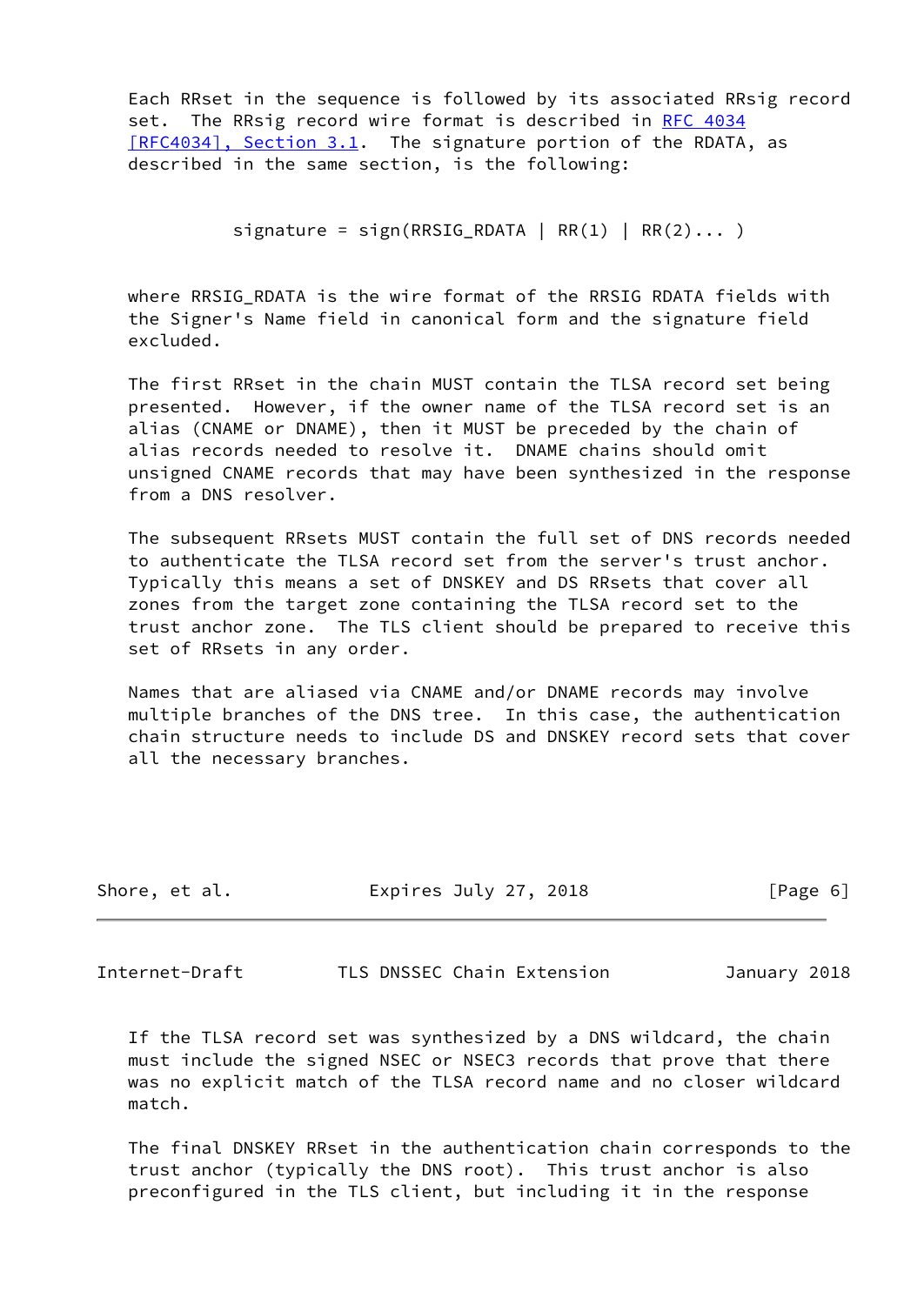from the server permits TLS clients to use the automated trust anchor rollover mechanism defined in [RFC 5011](https://datatracker.ietf.org/doc/pdf/rfc5011) [\[RFC5011](https://datatracker.ietf.org/doc/pdf/rfc5011)] to update their configured trust anchor.

 The following is an example of the records in the AuthenticationChain structure for the HTTPS server at www.example.com, where there are zone cuts at "com." and "example.com." (record data are omitted here for brevity):

> \_443.\_tcp.www.example.com. TLSA RRSIG(\_443.\_tcp.www.example.com. TLSA) example.com. DNSKEY RRSIG(example.com. DNSKEY) example.com. DS RRSIG(example.com. DS) com. DNSKEY RRSIG(com. DNSKEY) com. DS RRSIG(com. DS) . DNSKEY RRSIG(. DNSKEY)

<span id="page-7-0"></span>[4](#page-7-0). Construction of Serialized Authentication Chains

 This section describes a possible procedure for the server to use to build the serialized DNSSEC chain.

When the goal is to perform DANE authentication [\[RFC6698](https://datatracker.ietf.org/doc/pdf/rfc6698)] [[RFC7671](https://datatracker.ietf.org/doc/pdf/rfc7671)] of the server, the DNS record set to be serialized is a TLSA record set corresponding to the server's domain name, protocol, and port number.

 The domain name of the server MUST be that included in the TLS server\_name extension [[RFC6066](https://datatracker.ietf.org/doc/pdf/rfc6066)] when present. If the server\_name extension is not present, or if the server does not recognize the provided name and wishes to proceed with the handshake rather than to abort the connection, the server uses the domain name associated with the server IP address to which the connection has been established.

| Shore, et al. | Expires July 27, 2018 | [Page 7] |
|---------------|-----------------------|----------|
|               |                       |          |

<span id="page-7-1"></span>Internet-Draft TLS DNSSEC Chain Extension January 2018

The TLSA record to be queried is constructed by prepending the \_port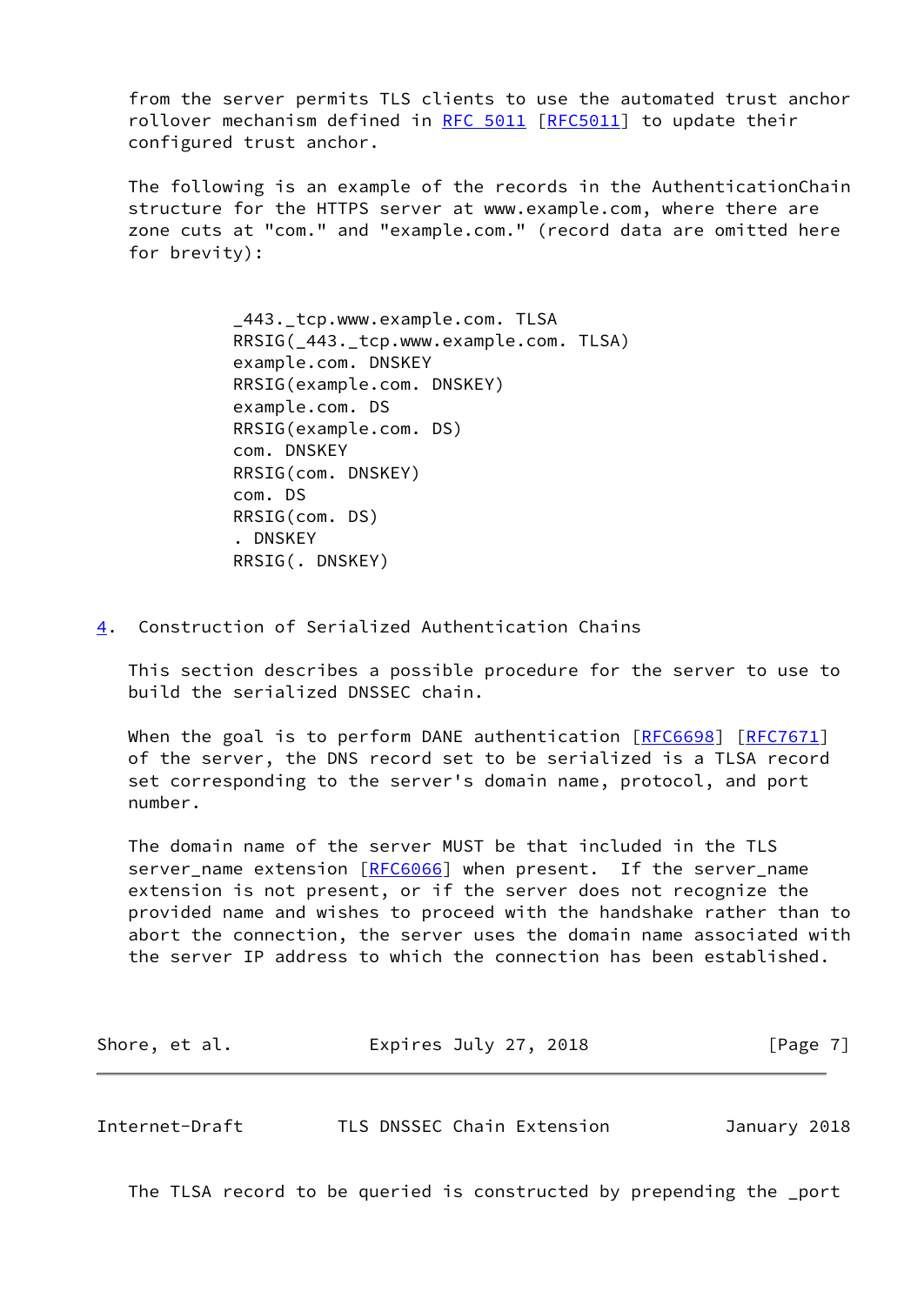and transport labels to the domain name as described in  $[RFC6698]$  $[RFC6698]$ , where "port" is the port number associated with the TLS server. The transport is "tcp" for TLS servers, and "udp" for DTLS servers. The port number label is the left-most label, followed by the transport, followed by the base domain name.

 The components of the authentication chain are typically built by starting at the target record set and its corresponding RRSIG. Then traversing the DNS tree upwards towards the trust anchor zone (normally the DNS root), for each zone cut, the DNSKEY and DS RRsets and their signatures are added. However, see [Section 3.4](#page-5-0) for specific processing needed for aliases and wildcards. If DNS responses messages contain any domain names utilizing name compression [\[RFC1035](https://datatracker.ietf.org/doc/pdf/rfc1035)], then they must be uncompressed.

 Newer DNS protocol enhancements, such as the EDNS Chain Query extension [[RFC7901](https://datatracker.ietf.org/doc/pdf/rfc7901)] if supported, may offer easier ways to obtain all of the chain data in one transaction with an upstream DNSSEC aware recursive server.

<span id="page-8-0"></span>[5](#page-8-0). Caching and Regeneration of the Authentication Chain

 DNS records have Time To Live (TTL) parameters, and DNSSEC signatures have validity periods (specifically signature expiration times). After the TLS server constructs the serialized authentication chain, it SHOULD cache and reuse it in multiple TLS connection handshakes. However, it MUST refresh and rebuild the chain as TTLs and signature validity periods dictate. A server implementation could carefully track these parameters and requery component records in the chain correspondingly. Alternatively, it could be configured to rebuild the entire chain at some predefined periodic interval that does not exceed the DNS TTLs or signature validity periods of the component records in the chain.

## <span id="page-8-1"></span>[6](#page-8-1). Verification

 A TLS client making use of this specification, and which receives a DNSSEC authentication chain extension from a server, SHOULD use this information to perform DANE authentication of the server. In order to do this, it uses the mechanism specified by the DNSSEC protocol [\[RFC4035](https://datatracker.ietf.org/doc/pdf/rfc4035)] [[RFC5155](https://datatracker.ietf.org/doc/pdf/rfc5155)]. This mechanism is sometimes implemented in a DNSSEC validation engine or library.

 If the authentication chain is correctly verified, the client then performs DANE authentication of the server according to the DANE TLS protocol [\[RFC6698](https://datatracker.ietf.org/doc/pdf/rfc6698)] [[RFC7671\]](https://datatracker.ietf.org/doc/pdf/rfc7671).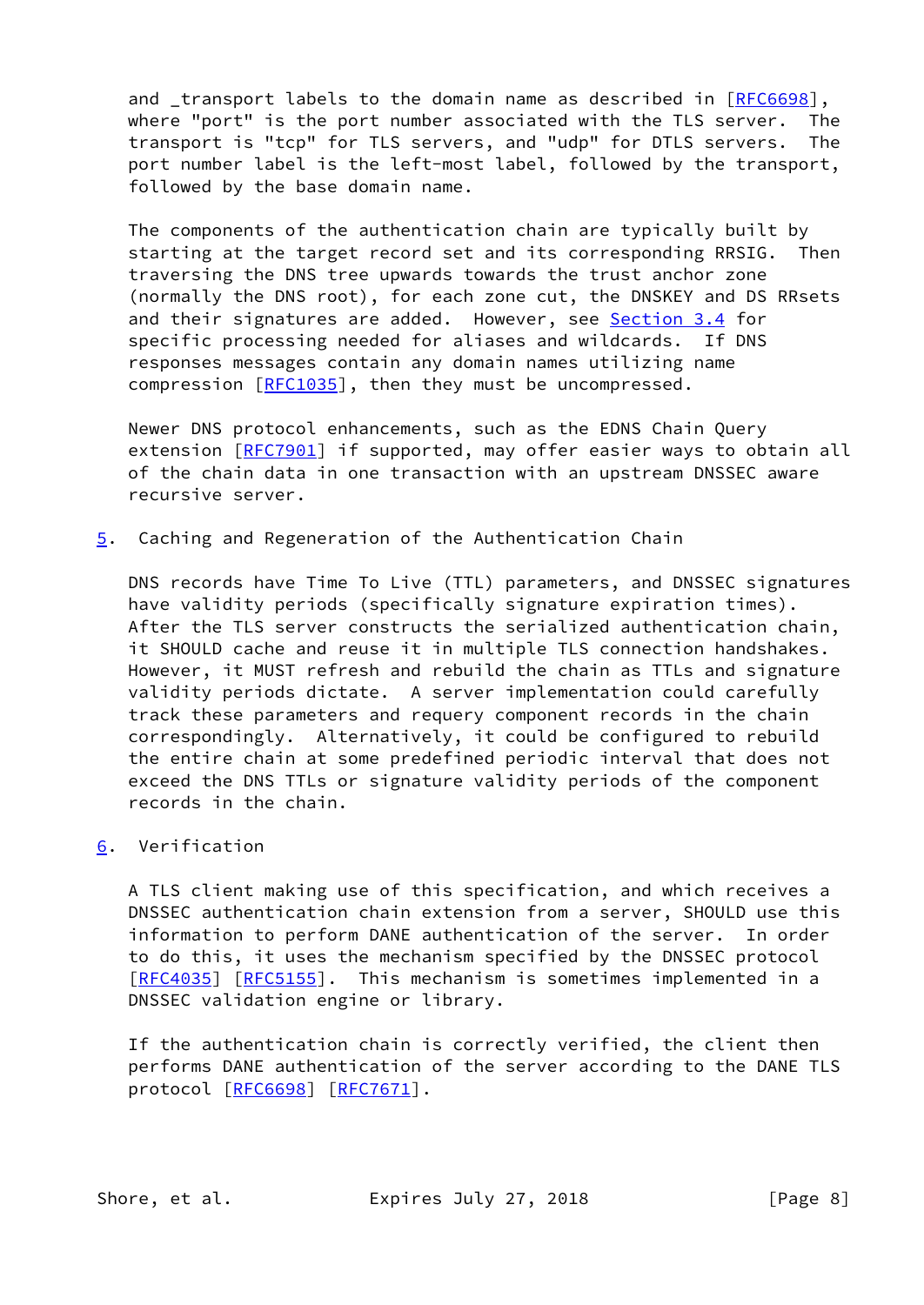<span id="page-9-1"></span> Clients MAY cache the server's validated TLS RRset or other validated portions of the chain as an optimization to save signature verification work for future connections. The period of such caching MUST NOT exceed the TTL associated with those records.

<span id="page-9-0"></span>[7](#page-9-0). Trust Anchor Maintenance

 The trust anchor may change periodically, e.g. when the operator of the trust anchor zone performs a DNSSEC key rollover. TLS clients using this specification MUST implement a mechanism to keep their trust anchors up to date. They could use the method defined in [\[RFC5011](https://datatracker.ietf.org/doc/pdf/rfc5011)] to perform trust anchor updates inband in TLS, by tracking the introduction of new keys seen in the trust anchor DNSKEY RRset. However, alternative mechanisms external to TLS may also be utilized. Some operating systems may have a system-wide service to maintain and keep the root trust anchor up to date. In such cases, the TLS client application could simply reference that as its trust anchor, periodically checking whether it has changed. Some applications may prefer to implement trust anchor updates as part of their automated software updates.

<span id="page-9-2"></span>[8](#page-9-2). Mandating use of this extension

 Green field applications that are designed to always employ this extension, could of course unconditionally mandate its use.

 If TLS applications want to mandate the use of this extension for specific servers, clients could maintain a whitelist of sites where the use of this extension is forced. The client would refuse to authenticate such servers if they failed to deliver this extension. Client applications could also employ a Trust on First Use (TOFU) like strategy, whereby they would record the fact that a server offered the extension and use that knowledge to require it for subsequent connections.

 This protocol currently provides no way for a server to prove that it doesn't have a TLSA record. Hence absent whitelists, a client misdirected to a server that has fraudulently acquired a public CA issued certificate for the real server's name, could be induced to establish a PKIX verified connection to the rogue server that precluded DANE authentication. This could be solved by enhancing this protocol to require that servers without TLSA records need to provide a DNSSEC authentication chain that proves this (i.e. the chain includes NSEC or NSEC3 records that demonstrate either the absence of the TLSA record, or the absence of a secure delegation to the associated zone). Such an enhancement would be impossible to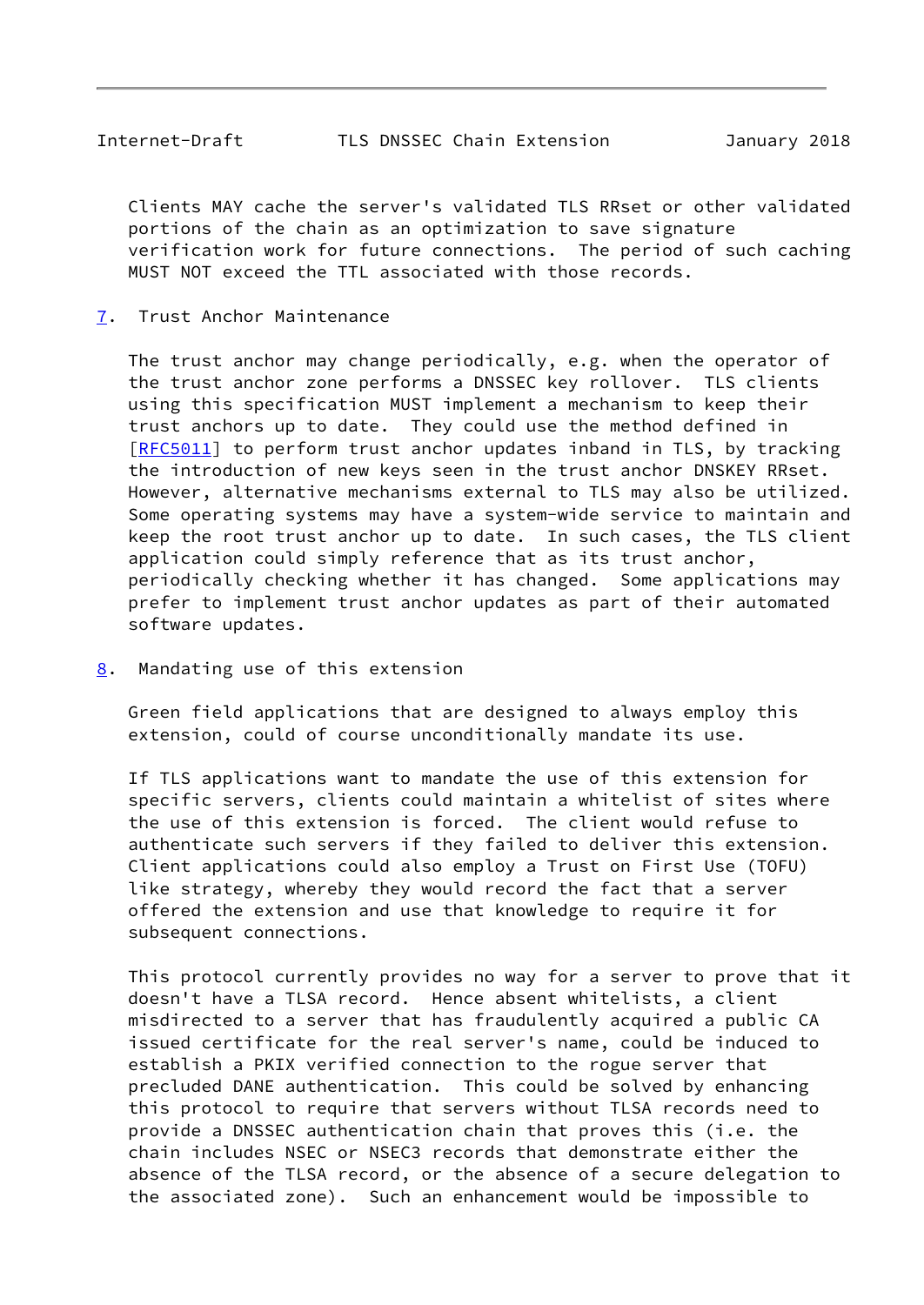deploy incrementally though since it requires all TLS servers to support this protocol.

Shore, et al. Expires July 27, 2018 [Page 9]

<span id="page-10-1"></span>Internet-Draft TLS DNSSEC Chain Extension January 2018

# <span id="page-10-0"></span>[9](#page-10-0). Security Considerations

 The security considerations of the normatively referenced RFCs all pertain to this extension. Since the server is delivering a chain of DNS records and signatures to the client, it MUST rebuild the chain in accordance with TTL and signature expiration of the chain components as described in **[Section 5.](#page-8-0)** TLS clients need roughly accurate time in order to properly authenticate these signatures. This could be achieved by running a time synchronization protocol like NTP [\[RFC5905](https://datatracker.ietf.org/doc/pdf/rfc5905)] or SNTP [[RFC5905\]](https://datatracker.ietf.org/doc/pdf/rfc5905), which are already widely used today. TLS clients MUST support a mechanism to track and rollover the trust anchor key, or be able to avail themselves of a service that does this, as described in **Section 7**. Security considerations related to mandating the use of this extension are described in [Section 8](#page-9-2).

## <span id="page-10-2"></span>[10.](#page-10-2) IANA Considerations

 This extension requires the registration of a new value in the TLS ExtensionsType registry. The value requested from IANA is 53. If the draft is adopted by the WG, the authors expect to make an early allocation request as specified in [[RFC7120\]](https://datatracker.ietf.org/doc/pdf/rfc7120).

## <span id="page-10-3"></span>[11.](#page-10-3) Acknowledgments

 Many thanks to Adam Langley for laying the groundwork for this extension. The original idea is his but our acknowledgment in no way implies his endorsement. This document also benefited from discussions with and review from the following people: Viktor Dukhovni, Daniel Kahn Gillmor, Jeff Hodges, Allison Mankin, Patrick McManus, Rick van Rein, Ilari Liusvaara, Gowri Visweswaran, Duane Wessels, Nico Williams, and Paul Wouters.

# <span id="page-10-4"></span>[12.](#page-10-4) References

# <span id="page-10-5"></span>[12.1](#page-10-5). Normative References

[RFC1035] Mockapetris, P., "Domain names - implementation and specification", STD 13, [RFC 1035,](https://datatracker.ietf.org/doc/pdf/rfc1035) November 1987.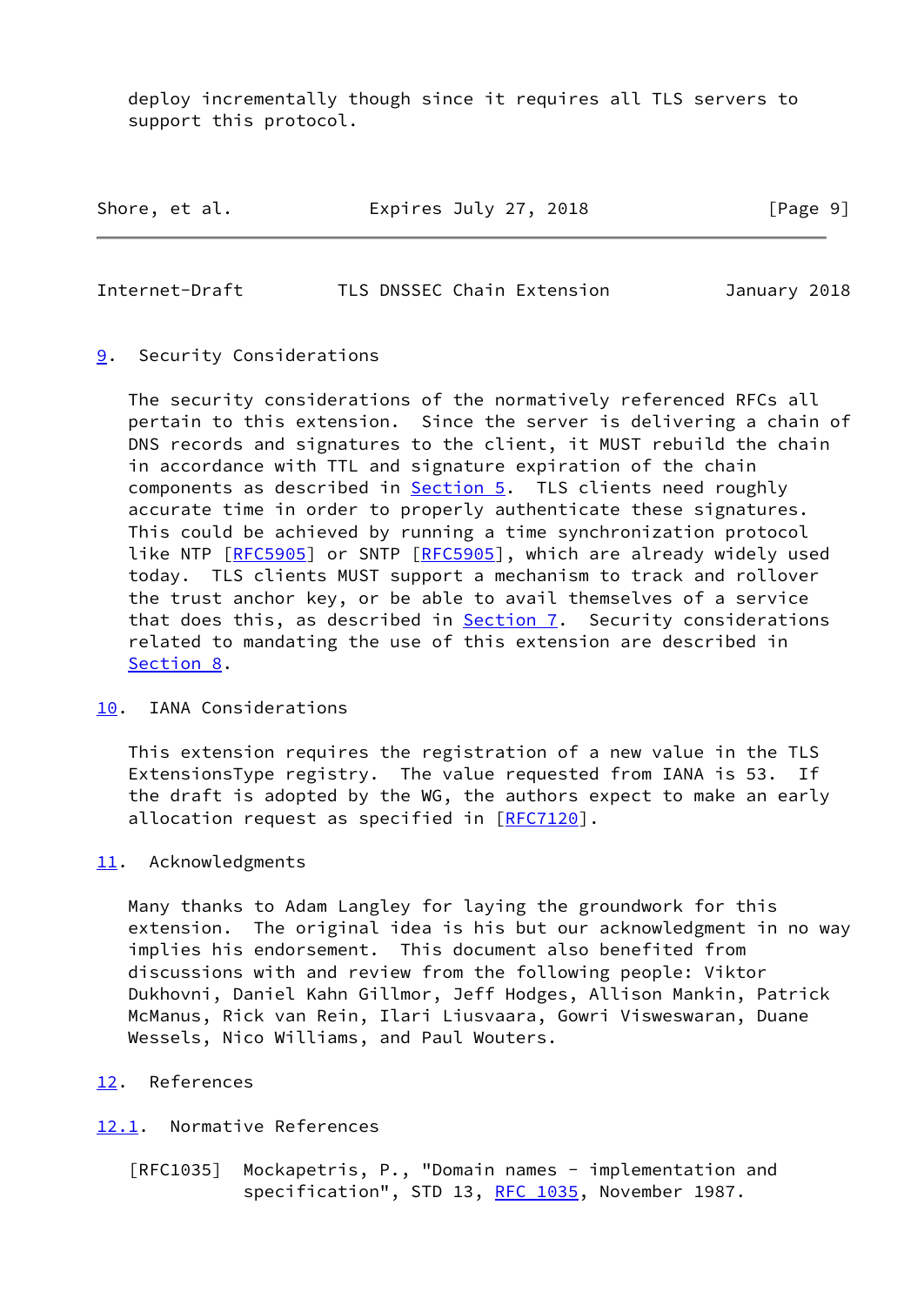- [RFC2119] Bradner, S., "Key words for use in RFCs to Indicate Requirement Levels", [BCP 14](https://datatracker.ietf.org/doc/pdf/bcp14), [RFC 2119](https://datatracker.ietf.org/doc/pdf/rfc2119), March 1997.
- [RFC4034] Arends, R., Austein, R., Larson, M., Massey, D., and S. Rose, "Resource Records for the DNS Security Extensions", [RFC 4034,](https://datatracker.ietf.org/doc/pdf/rfc4034) March 2005.

| Shore, et al. | Expires July 27, 2018 | [Page 10] |
|---------------|-----------------------|-----------|
|---------------|-----------------------|-----------|

<span id="page-11-1"></span>Internet-Draft TLS DNSSEC Chain Extension January 2018

- [RFC4035] Arends, R., Austein, R., Larson, M., Massey, D., and S. Rose, "Protocol Modifications for the DNS Security Extensions", [RFC 4035](https://datatracker.ietf.org/doc/pdf/rfc4035), March 2005.
- [RFC5155] Laurie, B., Sisson, G., Arends, R., and D. Blacka, "DNS Security (DNSSEC) Hashed Authenticated Denial of Existence", [RFC 5155,](https://datatracker.ietf.org/doc/pdf/rfc5155) March 2008.
- [RFC5246] Dierks, T. and E. Rescorla, "The Transport Layer Security (TLS) Protocol Version 1.2", [RFC 5246](https://datatracker.ietf.org/doc/pdf/rfc5246), August 2008.
- [RFC6066] Eastlake, D., "Transport Layer Security (TLS) Extensions: Extension Definitions", [RFC 6066,](https://datatracker.ietf.org/doc/pdf/rfc6066) January 2011.
- [RFC6698] Hoffman, P. and J. Schlyter, "The DNS-Based Authentication of Named Entities (DANE) Transport Layer Security (TLS) Protocol: TLSA", [RFC 6698,](https://datatracker.ietf.org/doc/pdf/rfc6698) August 2012.
- [RFC7671] Dukhovni, V. and W. Hardaker, "The DNS-Based Authentication of Named Entities (DANE) Protocol: Updates and Operational Guidance", [RFC 7671](https://datatracker.ietf.org/doc/pdf/rfc7671), DOI 10.17487/RFC7671, October 2015, [<http://www.rfc-editor.org/info/rfc7671](http://www.rfc-editor.org/info/rfc7671)>.
- <span id="page-11-0"></span>[12.2](#page-11-0). Informative References
	- [RFC5011] StJohns, M., "Automated Updates of DNS Security (DNSSEC) Trust Anchors", STD 74, [RFC 5011,](https://datatracker.ietf.org/doc/pdf/rfc5011) September 2007.
	- [RFC5905] Mills, D., Martin, J., Burbank, J., and W. Kasch, "Network Time Protocol Version 4: Protocol and Algorithms Specification", [RFC 5905,](https://datatracker.ietf.org/doc/pdf/rfc5905) June 2010.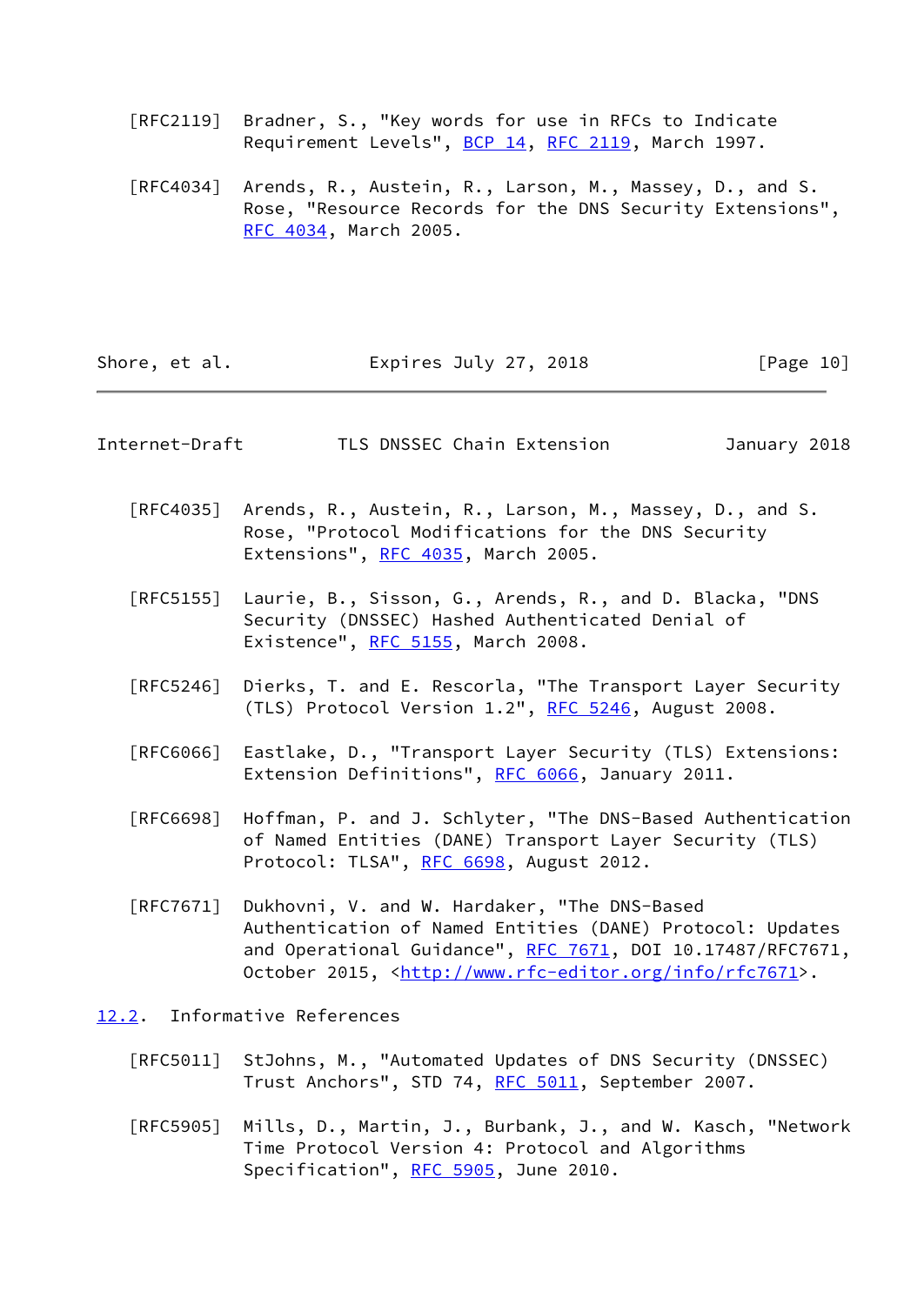- [RFC7120] Cotton, M., "Early IANA Allocation of Standards Track Code Points", [BCP 100,](https://datatracker.ietf.org/doc/pdf/bcp100) [RFC 7120](https://datatracker.ietf.org/doc/pdf/rfc7120), January 2014.
- [RFC7250] Wouters, P., Tschofenig, H., Gilmore, J., Weiler, S., and T. Kivinen, "Using Raw Public Keys in Transport Layer Security (TLS) and Datagram Transport Layer Security (DTLS)", [RFC 7250,](https://datatracker.ietf.org/doc/pdf/rfc7250) June 2014.
- [RFC7672] Dukhovni, V. and W. Hardaker, "SMTP Security via Opportunistic DNS-Based Authentication of Named Entities (DANE) Transport Layer Security (TLS)", [RFC 7672,](https://datatracker.ietf.org/doc/pdf/rfc7672) DOI 10.17487/RFC7672, October 2015, <<http://www.rfc-editor.org/info/rfc7672>>.

| Expires July 27, 2018<br>Shore, et al.<br>[Page 11] |  |
|-----------------------------------------------------|--|
|-----------------------------------------------------|--|

- <span id="page-12-1"></span>Internet-Draft TLS DNSSEC Chain Extension January 2018
	- [RFC7901] Wouters, P., "CHAIN Query Requests in DNS", [RFC 7901,](https://datatracker.ietf.org/doc/pdf/rfc7901) DOI 10.17487/RFC7901, June 2016, <<http://www.rfc-editor.org/info/rfc7901>>.

<span id="page-12-3"></span> [I-D.agl-dane-serializechain] Langley, A., "Serializing DNS Records with DNSSEC Authentication", [draft-agl-dane-serializechain-01](https://datatracker.ietf.org/doc/pdf/draft-agl-dane-serializechain-01) (work in progress), July 2011.

<span id="page-12-4"></span> [I-D.barnes-dane-uks] Barnes, R., Thomson, M., and E. Rescorla, "Unknown Key- Share Attacks on DNS-based Authentications of Named Entities (DANE)", [draft-barnes-dane-uks-00](https://datatracker.ietf.org/doc/pdf/draft-barnes-dane-uks-00) (work in progress), October 2016.

<span id="page-12-0"></span>[Appendix A.](#page-12-0) Updates from -01 and -02

- o Editorial updates for style and consistency
- o Updated discussion of UKS attack

<span id="page-12-2"></span>[Appendix B.](#page-12-2) Updates from -01

o Added TLS 1.3 support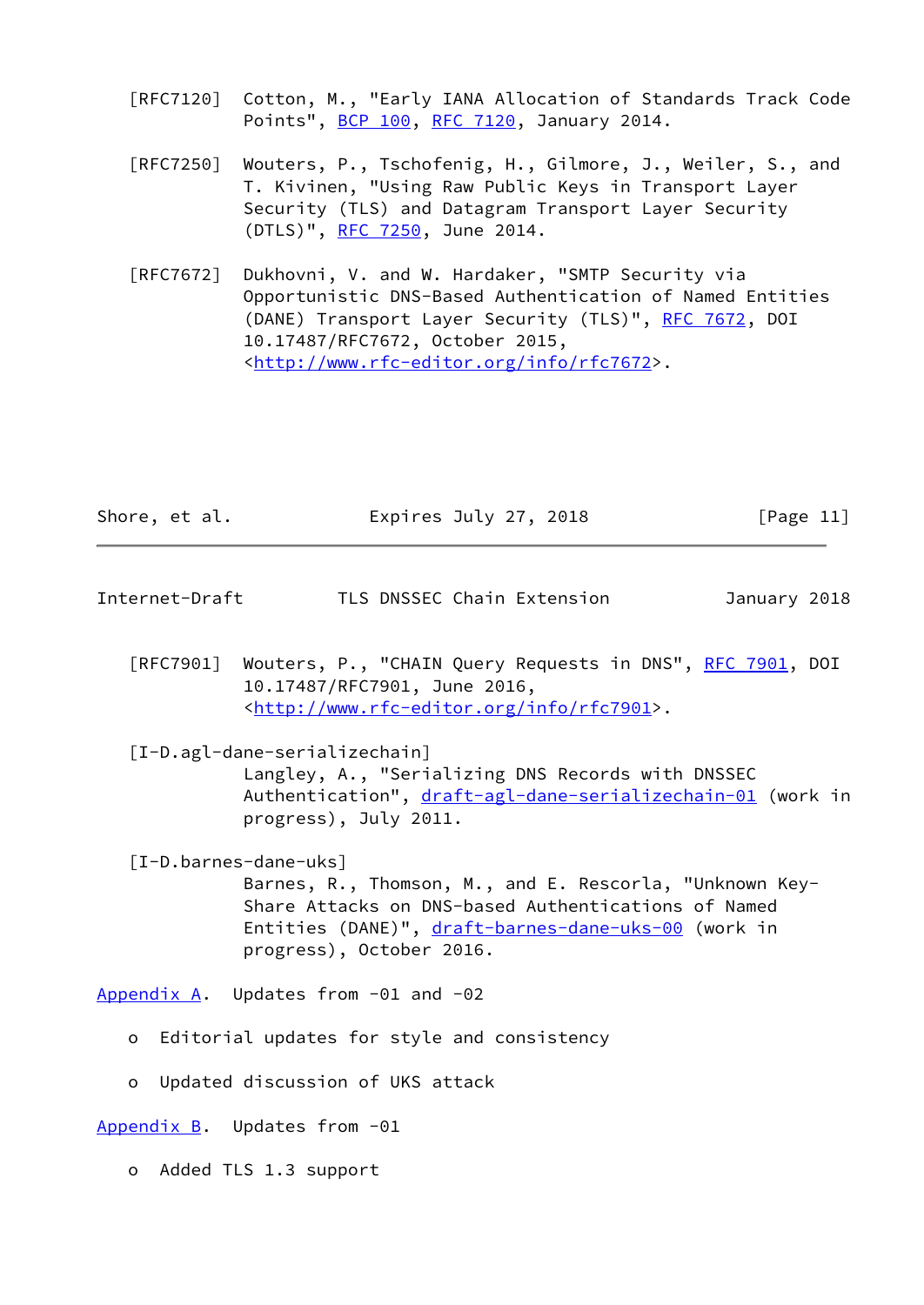- o Added section describing applicability to raw public keys
- o Softened language about record order

<span id="page-13-0"></span>[Appendix C.](#page-13-0) Updates from -00

- o Edits based on comments from Rick van Rein
- o Warning about not overloading X.509 wildcards on DNSSEC wildcards (from V. Dukhovny)
- o Added MUST include negative proof on wildcards (from V. Dukhovny)
- o Removed "TODO" on allowing the server to deliver only one signature per RRset
- o Added additional minor edits suggested by Viktor Dukhovny

Shore, et al. **Expires July 27, 2018** [Page 12]

<span id="page-13-2"></span>Internet-Draft TLS DNSSEC Chain Extension January 2018

<span id="page-13-1"></span>[Appendix D.](#page-13-1) Test vectors

 The provided test vectors will authenticate the certificate used with https://example.com/, https://example.net/ and https://example.org/ at the time of writing:

### -----BEGIN CERTIFICATE-----

 MIIF8jCCBNqgAwIBAgIQDmTF+8I2reFLFyrrQceMsDANBgkqhkiG9w0BAQsFADBw MQswCQYDVQQGEwJVUzEVMBMGA1UEChMMRGlnaUNlcnQgSW5jMRkwFwYDVQQLExB3 d3cuZGlnaWNlcnQuY29tMS8wLQYDVQQDEyZEaWdpQ2VydCBTSEEyIEhpZ2ggQXNz dXJhbmNlIFNlcnZlciBDQTAeFw0xNTExMDMwMDAwMDBaFw0xODExMjgxMjAwMDBa MIGlMQswCQYDVQQGEwJVUzETMBEGA1UECBMKQ2FsaWZvcm5pYTEUMBIGA1UEBxML TG9zIEFuZ2VsZXMxPDA6BgNVBAoTM0ludGVybmV0IENvcnBvcmF0aW9uIGZvciBB c3NpZ25lZCBOYW1lcyBhbmQgTnVtYmVyczETMBEGA1UECxMKVGVjaG5vbG9neTEY MBYGA1UEAxMPd3d3LmV4YW1wbGUub3JnMIIBIjANBgkqhkiG9w0BAQEFAAOCAQ8A MIIBCgKCAQEAs0CWL2FjPiXBl61lRfvvE0KzLJmG9LWAC3bcBjgsH6NiVVo2dt6u Xfzi5bTm7F3K7srfUBYkLO78mraM9qizrHoIeyofrV/n+pZZJauQsPjCPxMEJnRo D8Z4KpWKX0LyDu1SputoI4nlQ/htEhtiQnuoBfNZxF7WxcxGwEsZuS1KcXIkHl5V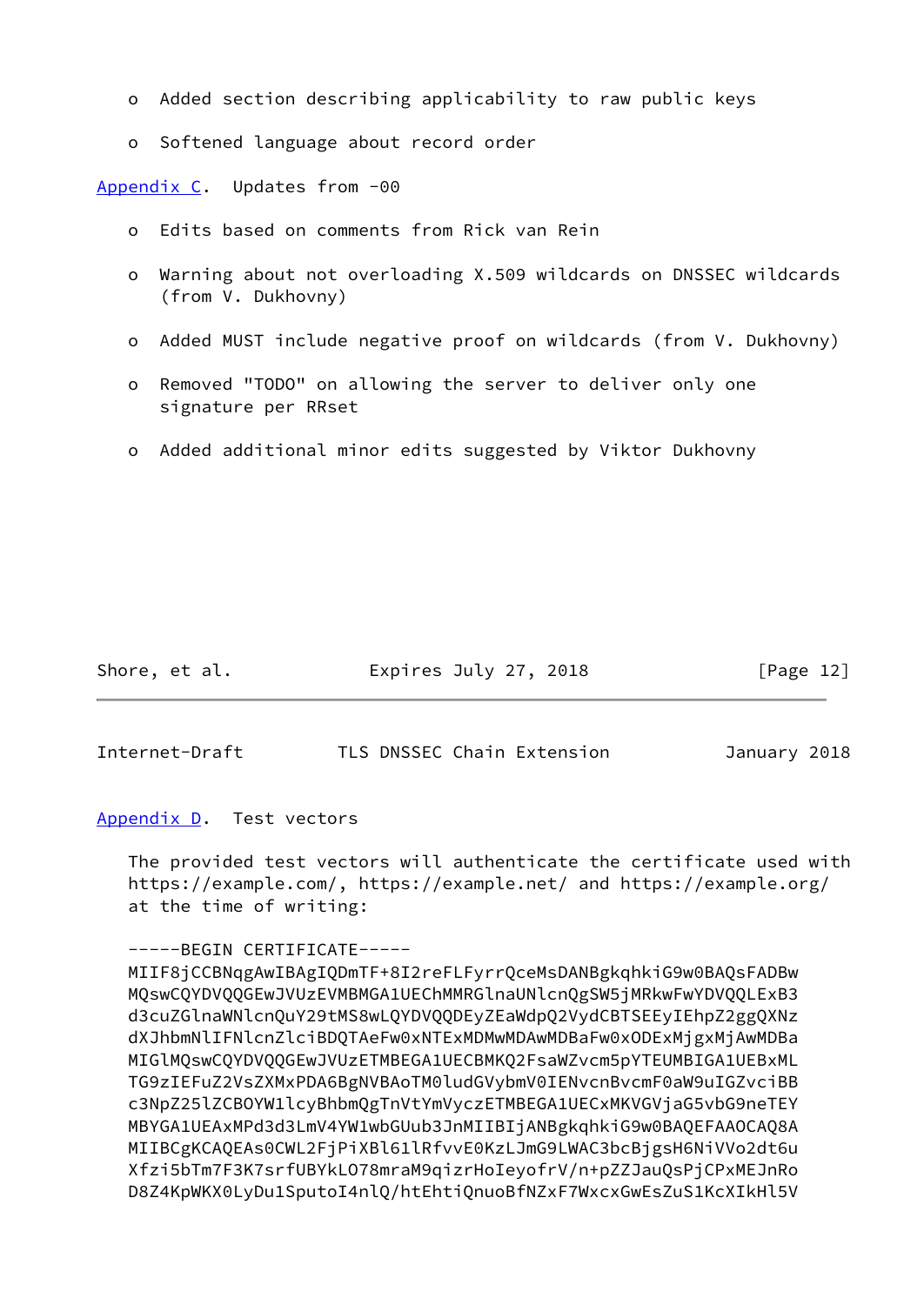RJOreKFHTaXcB1qcZ/ORaBIv0yhxvK1yBTwWddT4cli6GfHcCe3xGMaSL328Fgs3 jYrvG29PueB6VJi/tbbPu6qTfwp/H1brqdjh29U52Bhb0fJkM9DWxCP/Cattcc7a z8EXnCO+LK8vkhw/kAiJWPKx4RBvgy73nwIDAQABo4ICUDCCAkwwHwYDVR0jBBgw FoAUUWj/kK8CB3U8zNllZGKiErhZcjswHQYDVR0OBBYEFKZPYB4fLdHn8SOgKpUW 50ia6m5IMIGBBgNVHREEejB4gg93d3cuZXhhbXBsZS5vcmeCC2V4YW1wbGUuY29t ggtleGFtcGxlLmVkdYILZXhhbXBsZS5uZXSCC2V4YW1wbGUub3Jngg93d3cuZXhh bXBsZS5jb22CD3d3dy5leGFtcGxlLmVkdYIPd3d3LmV4YW1wbGUubmV0MA4GA1Ud DwEB/wQEAwIFoDAdBgNVHSUEFjAUBggrBgEFBQcDAQYIKwYBBQUHAwIwdQYDVR0f BG4wbDA0oDKgMIYuaHR0cDovL2NybDMuZGlnaWNlcnQuY29tL3NoYTItaGEtc2Vy dmVyLWc0LmNybDA0oDKgMIYuaHR0cDovL2NybDQuZGlnaWNlcnQuY29tL3NoYTIt aGEtc2VydmVyLWc0LmNybDBMBgNVHSAERTBDMDcGCWCGSAGG/WwBATAqMCgGCCsG AQUFBwIBFhxodHRwczovL3d3dy5kaWdpY2VydC5jb20vQ1BTMAgGBmeBDAECAjCB gwYIKwYBBQUHAQEEdzB1MCQGCCsGAQUFBzABhhhodHRwOi8vb2NzcC5kaWdpY2Vy dC5jb20wTQYIKwYBBQUHMAKGQWh0dHA6Ly9jYWNlcnRzLmRpZ2ljZXJ0LmNvbS9E aWdpQ2VydFNIQTJIaWdoQXNzdXJhbmNlU2VydmVyQ0EuY3J0MAwGA1UdEwEB/wQC MAAwDQYJKoZIhvcNAQELBQADggEBAISomhGn2L0LJn5SJHuyVZ3qMIlRCIdvge0Q 6ls+C8ctRwR03UU3x8q80H+2ahxlQmpzdC5al4XQzJLiLjiJ2Q1p+hub8MFiMmVP PZjb2tZm2ipWVuMRM+zgpRVM6nVJ9F3vFfUSH0b4/JsEIUvPY+d8/Krc+kPQwLvy iegRbcuFimgfyPmUv1U90oI4T0ikpw7TZU0zYZANP4C/gi4Ry48/znmUaRvy2kvI l7gRQ21qJTK5suoiYoYNo3J9T+pXPGU7Lydz/HwW+w0DpArtAaukI8aNX4ohFUKS wDSiIIWIWJiJGbEeIO0TIFwEVWTOnbNl/faPXpk5IRXicapqiII= -----END CERTIFICATE-----

For brevity and reproducability all DNS zones involved with the test vectors are signed using a single key with algorithm 13: ECDSA Curve P-256 with SHA-256.

The test vectors are DNSSEC valid at June 1 2017, with the following root trust anchor:

| Shore, et al. | Expires July 27, 2018 | [Page 13] |
|---------------|-----------------------|-----------|
|               |                       |           |

<span id="page-14-1"></span>Internet-Draft TLS DNSSEC Chain Extension January 2018

IN DS (47005 13 2 2eb6e9f2480126691594d649a5a613de3052e37861634 641bb568746f2ffc4d4)

<span id="page-14-0"></span> $D.1.$   $-443.$  Lcp. www.example.com

\_443. tcp.www.example.com. 3600 IN TLSA (311 c66bef6a5c1a3e78b82016e13f314f3cc5fa25b1e52aab9adb9ec5989b165  $ada)$ 

\_443.\_tcp.www.example.com. 3600 IN RRSIG (TLSA 13 5 3600 20170616000000 20170526000000 1870 example.com.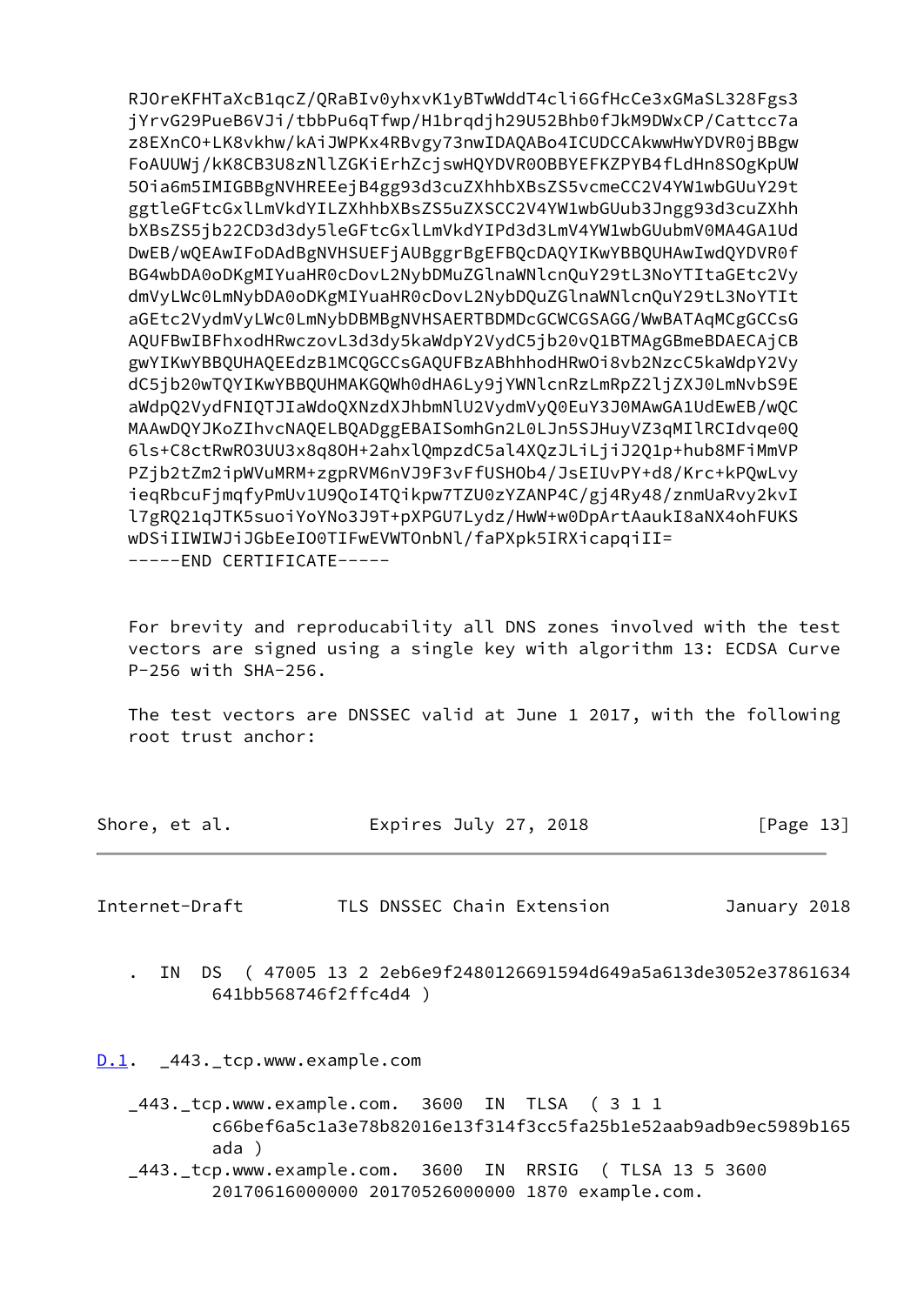GRsT6bcn3fokM5JMvHF0liq63N/kUX+CrZQZIr4GlFnMr/uoS4P1zOBwc0sft Kd8NsZJAikRr4CpaXITYQMx1w== ) example.com. 3600 IN DNSKEY ( 257 3 13 JnA1XgyJTZz+psWvbrfUWLV6ULqIJyUS2CQdhUH9VK35bslWeJpRzrlxCUs7s /TsSfZMaGWVvlsuieh5nHcXzA== ) ; Key ID = 1870 example.com. 3600 IN RRSIG ( DNSKEY 13 2 3600 20170616000000 20170526000000 1870 example.com. sB6o0XXz7AXDWibruD75rllaHI1kOu4ftoXsKOPPArjflNlTPxrJsspN8ww9r 8q6DBlCdlRQvzD90UKZDIAqbA== ) example.com. 900 IN DS ( 1870 13 2 e9b533a049798e900b5c29c90cd25a986e8a44f319ac3cd302bafc08f5b81 e16 ) example.com. 900 IN RRSIG ( DS 13 2 900 20170605000000 20170529000000 18931 com. rBV/16HTJBwmexByZq7WzYbB3EYaJ6MctpUSxuSNEpwDgzKkwIXzKECh5F5x3 5XxvbOdLIJAcxhRS1c2VITfMA== ) com. 900 IN DNSKEY ( 257 3 13 RbkcO+96XZmnp8jYIuM4lryAp3egQjSmBaSoiA7H76Tm0RLHPNPUxlVk+nQ0f Ic3I8xfZDNw8Wa0Pe3/g2QA/w== ) ; Key ID = 18931 com. 900 IN RRSIG ( DNSKEY 13 1 900 20170605000000 20170529000000 18931 com. wjCqnHNa5QcMrbuAnKIWBESMFtVjDldmd98udKPtg35V9ESD9SuNKtRJRdHYk c6Nx3HLmhidf6dmt/Hi0ePBsQ== ) com. 86400 IN DS ( 18931 13 2 20f7a9db42d0e2042fbbb9f9ea015941202f9eabb94487e658c188e7bcb52 115 ) com. 86400 IN RRSIG ( DS 13 1 86400 20170612000000 20170530000000 47005 . jPah4caFBSqhdt78YYhwFZn3ouKiWUKTH1t/nMB7tXzjorQJ50j1RMR23JVL+ jGGQccnLkQnUf7zednetSWalg== ) . 86400 IN DNSKEY ( 257 3 13 yvX+VNTUjxZiGvtr060hVbrPV9H6rVusQtF9lIxCFzbZOJxMQBFmbqlc8Xclv Q+gDOXnFOTsgs/frMmxyGOtRg== ) ; Key ID = 47005 . 86400 IN RRSIG ( DNSKEY 13 0 86400 20170612000000 20170530000000 47005 . tFldEx7SQI43PIzn1ib/oZTko+Q+gRuOLcALoSA0WQRh1yXSV1752p1n3imhK 8y3m+LZSLDSBHEocXIiRHWdFg== )

Shore, et al. **Expires July 27, 2018** [Page 14]

Internet-Draft TLS DNSSEC Chain Extension January 2018

A hex dump of the wire format data of this content is:

 0000: 04 5f 34 34 33 04 5f 74 63 70 03 77 77 77 07 65 0010: 78 61 6d 70 6c 65 03 63 6f 6d 00 00 34 00 01 00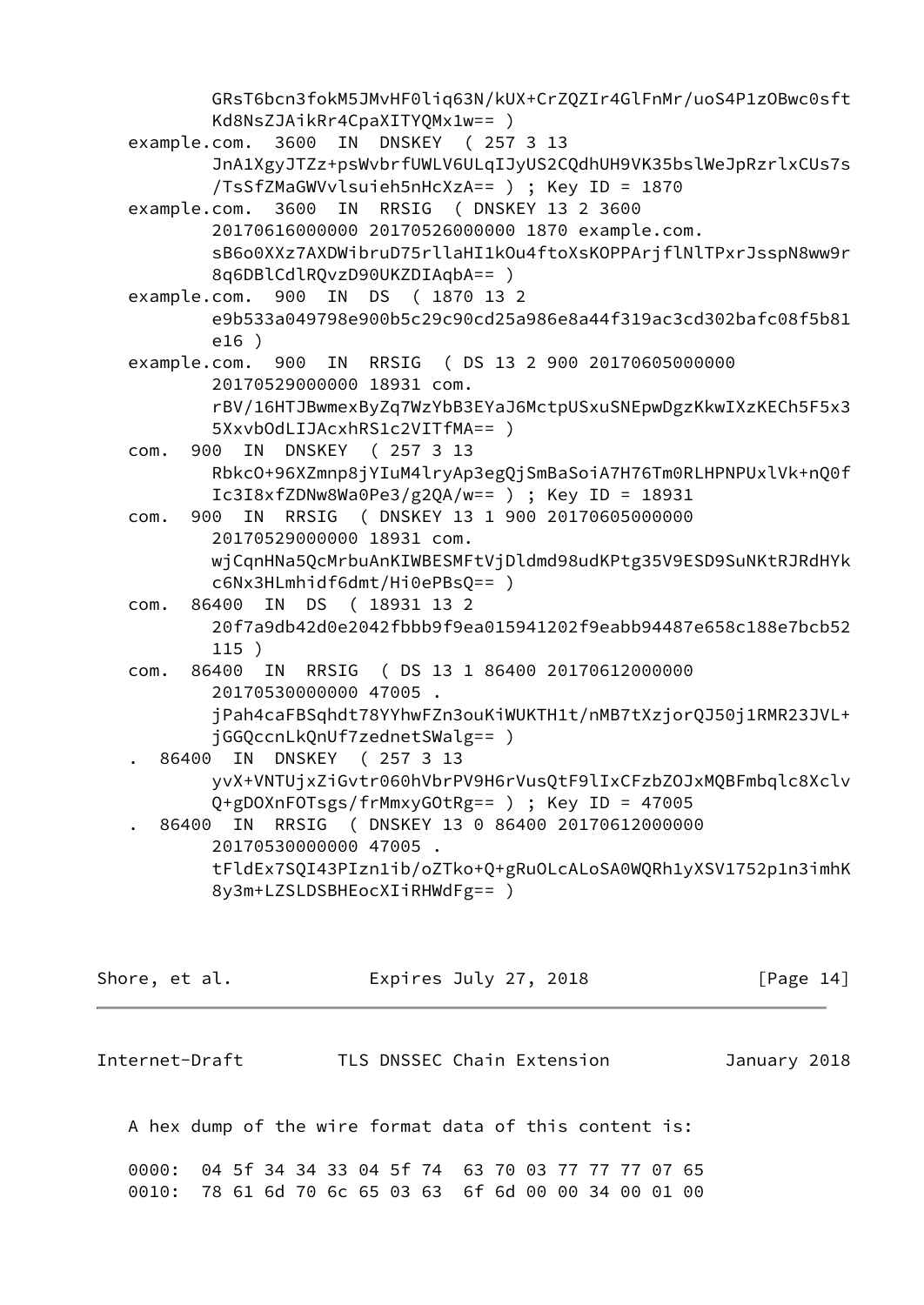| 0020: | 00 | 0e             | 10       | 00             | 23                      | 03    | 01       | 01             | c6                      | 6b                      |    | ef 6a 5c       |                | 1a        | 3e             | 78             |
|-------|----|----------------|----------|----------------|-------------------------|-------|----------|----------------|-------------------------|-------------------------|----|----------------|----------------|-----------|----------------|----------------|
| 0030: | b8 | 20             | 16       | e1             | 3f                      | 31    | 4f       | 3 <sub>c</sub> | c <sub>5</sub>          | fa                      | 25 | b1             | e <sub>5</sub> | 2a        | ab             | 9a             |
| 0040: | db | 9e             | c5       | 98             | 9b                      |       | 16 5a da |                | 04                      | 5f                      | 34 | 34             | 33             | 04        | 5f             | 74             |
| 0050: | 63 | 70             | 03       | 77             | 77                      | 77    | 07       | 65             | 78                      | 61                      | 6d | 70             | 6c             | 65        | 03             | 63             |
| 0060: | 6f | 6d             | 00       | 00             | 2e                      | 00    | 01       | 00             | 00                      | 0e                      | 10 | 00             | 5f             | 00        | 34             | 0d             |
| 0070: | 05 | 00             | 00       | 0e             | 10                      | 59    | 43       | 1 <sub>f</sub> | 80                      | 59                      | 27 | 70             | 00             | 07        | 4e             | 07             |
| 0080: | 65 | 78             | 61       | 6d             | 70                      | 6c 65 |          | 03             | 63                      | 6f                      | 6d | 00             | 7b             | be        | 85             | af             |
| 0090: | 63 | 08             | fd       | be             | 6e eb                   |       | 68       | df             | 85                      | c2                      | 58 | e6             | 41             | 37        | 2f             | 68             |
| 00a0: | 34 | 4f             |          |                | 4f ce 91 9c 4c b0       |       |          |                | 54                      | bb                      | e5 | 31 cd          |                | 57        | 0c             | 57             |
| 00b0: | сf | 10             | ce       | 33             | 13                      | 29    | 7a       | b4             | 81                      | d9                      | 10 | d0             | cf             | f3        | 32             | c8             |
| 00c0: | 24 | e8             | 06       | 12             | 59                      |       | 8c 58 c5 |                | 15                      | 6e                      | ae | e1             | 07             | 65        | 78             | 61             |
| 00d0: | 6d | 70             | 6c       | 65             | 03                      | 63    | 6f       | 6d             | 00                      | 00                      | 30 | 00             | 01             | 00        | 00             | 0e             |
| 00e0: | 10 | 00             | 44       | 01             | 01                      | 03    | 0d       | 26             | 70                      | 35                      | 5e | 0c             | 89             | 4d        | 9c             | fe             |
| 00f0: | a6 | c <sub>5</sub> | af 6e    |                | b7 d4 58                |       |          | b5             | 7a                      | 50                      | ba | 88             | 27             | 25        | 12             | d8             |
| 0100: | 24 | 1d             | 85       | 41             | fd                      | 54    | ad       | f9             | 6e                      | c <sub>9</sub>          | 56 | 78             | 9a             | 51        | ce             | b9             |
| 0110: | 71 | 09             | 4b       | 3b             | b <sub>3</sub>          |       | f4 ec    | 49             | f6                      | 4c                      | 68 | 65             | 95             | be        | 5b             | 2e             |
| 0120: | 89 | e8             | 79       | 9c             | 77                      |       | 17 cc 07 |                | 65                      | 78                      | 61 | 6d             | 70             | 6c        | 65             | 03             |
| 0130: | 63 | 6f             | 6d       | 00             | 00                      | 2e    | 00       | 01             | 00                      | 00                      | 0e | 10             | 00             | 5f        | 00             | 30             |
| 0140: | 0d | 02             | 00       | 00             | 0e                      | 10    | 59 43    |                | 1f                      | 80                      | 59 | 27             | 70             | 00        | 07             | 4e             |
| 0150: | 07 | 65             | 78       | 61             | 6d                      | 70    | 6c 65    |                | 03                      | 63                      | 6f | 6d             | 00             | db        | ce             | bb             |
| 0160: | 5f | 1 <sub>c</sub> | 4b       | f0             | 4e                      | de    | 1e       | 36             | f0                      | 00                      | 75 | ae             | 79             | f1        | 4e             | 7b             |
| 0170: | 42 | 3b             | ff       | $dc$ $c0$      |                         | 04    | b8       | 3 <sub>c</sub> | 5f                      | 3a                      | e7 | ac             | a7             | 0c        | 47             | 0a             |
| 0180: | a5 | 3d             | 70       | 95             | 28                      | d5    | c9       | 65             | 5c                      | 6f                      | 7c | ad             | 25             | 1e        | d <sub>2</sub> | 77             |
| 0190: | 00 | 2c             | 0a       | 9f             | f7                      | e9    | 19       | a6             | 04                      | e9                      | cb | 09             | 60             | 07        | 65             | 78             |
| 01a0: | 61 | 6d             | 70       | 6c 65          |                         | 03    | 63       | 6f             | 6d                      | 00                      | 00 | 2b             | 00             | 01        | 00             | 00             |
| 01b0: | 03 | 84             | 00       | 24             | 07                      | 4e    | 0d       | 02             | e9                      | b5                      | 33 | $a\theta$      | 49             | 79        | 8e             | 90             |
| 01c0: | 0b | 5c             | 29       | c <sub>9</sub> | 0c                      | d2    | 5a       | 98             | 6e                      | 8a                      | 44 | f3             | 19             | ac        | 3c             | d3             |
| 01d0: | 02 | ba             | fc 08    |                | f <sub>5</sub>          | b8    | 1e       | 16             | 07                      | 65                      | 78 | 61             | 6d             | 70        | 6c             | 65             |
| 01e0: | 03 | 63             | 6f       | 6d             | 00                      | 00    | 2e       | 00             | 01                      | 00                      | 00 | 03             | 84             | 00        | 57             | $\Theta$       |
| 01f0: | 2b | 0d             | 02       | 00             | 00                      | 03    | 84 59    |                | 34                      | 9f                      | 00 | 59             | 2b             | 64        | 80             | 49             |
| 0200: | f3 | 03             | 63       | 6f 6d          |                         | 00    | 18       | $-f3$          | 6d                      | 66                      | 92 | 89             | 48             | 73        | 26             | 3a             |
| 0210: | cd |                |          |                | 1e 35 38 a3 97 07 1b    |       |          |                | ed                      |                         |    | de d6 14 db 16 |                |           | f0             | f <sub>5</sub> |
| 0220: |    |                |          |                | 62 27 20 c5 eb fa 66 ac |       |          |                | a4 a7 8e 93 33 ca 62 42 |                         |    |                |                |           |                |                |
| 0230: |    |                |          |                | 91 7a 51 b5 15 3a 83 14 |       |          |                |                         | 3a 80                   | a5 |                | f2 b6 80       |           | 00             | e5             |
| 0240: | 6b | 92             |          |                | ba 37 ec 2d 03 63       |       |          |                |                         | 6f 6d                   | 00 | 00             | 30             | 00        | 01             | 00             |
| 0250: | 00 |                |          |                | 03 84 00 44 01 01 03    |       |          |                |                         | 0d 45 b9                |    |                |                |           | 1c 3b ef 7a 5d |                |
| 0260: | 99 | a7             |          |                | a7 c8 d8 22 e3 38       |       |          |                |                         | 96 bc 80                |    | a7             | 77             | $a\theta$ | 42 34          |                |
| 0270: | a6 | 05             |          |                | a4 a8 88 0e c7 ef       |       |          |                |                         | a4 e6 d1                |    |                |                |           | 12 c7 3c d3 d4 |                |
| 0280: | c6 |                |          |                | 55 64 fa 74 34 7c 87    |       |          |                |                         | 37 23 cc 5f 64 33       |    |                |                |           | 70             | f1             |
| 0290: |    |                |          |                | 66 b4 3d ed ff 83 64 00 |       |          |                |                         | ff 03                   | 63 |                | 6f 6d          | 00        | 00             | 2e             |
| 02a0: | 00 | 01             | $\Theta$ | 00             | 03                      |       | 84 00 57 |                | 00                      | 30                      | 0d | 01             | 00             | 00        | 03             | 84             |
| 02b0: | 59 |                |          |                | 34 9f 00 59 2b 64 80    |       |          |                | 49                      | f3 03                   |    | 63             | 6f 6d          |           | 00             | 8d             |
| 02c0: |    |                |          |                | 21 46 95 a5 17 ab 10 0a |       |          |                |                         | 49 dd 25 d3 6b 7d 88    |    |                |                |           |                | ab             |
| 02d0: |    |                |          |                | 2b 18 c9 53 da f2 76 fd |       |          |                |                         | a5 82 b8 ea 14 cb 7c 25 |    |                |                |           |                |                |

Shore, et al.

Expires July 27, 2018

[Page 15]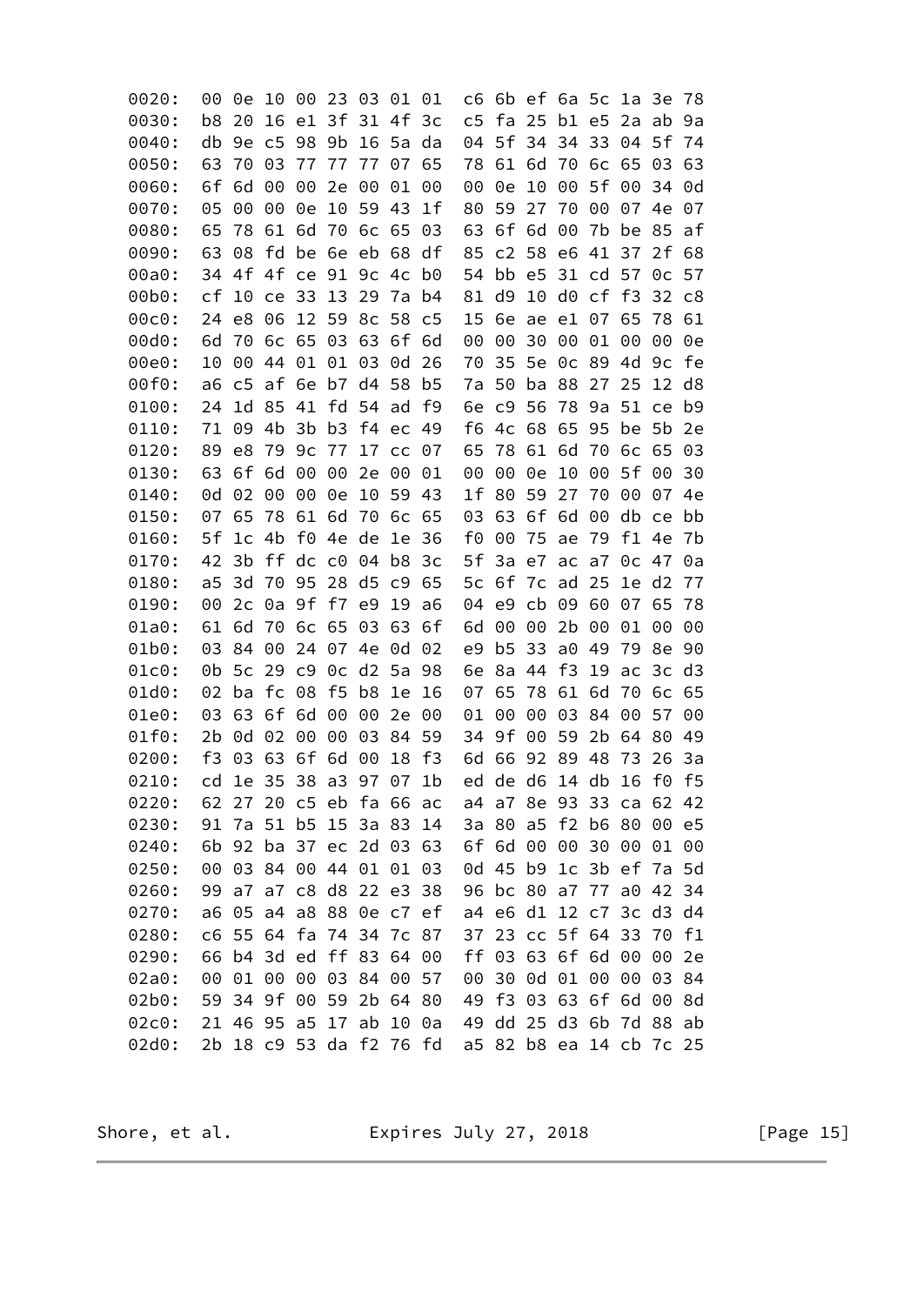<span id="page-17-1"></span>

| 02e0: | 4a.         |     | 36 4a f0 48 9b       |    | e6.   | a3 | 0d.  |                         |       | aa 5b 98 15          |       | 8e          | 64      | 12   |
|-------|-------------|-----|----------------------|----|-------|----|------|-------------------------|-------|----------------------|-------|-------------|---------|------|
| 02f0: | bb          |     | 1b 6e 45 3f 03       |    | 00.   | 88 | 3d - | 48                      | b7    |                      |       | 0f 78 53 2b |         | 03   |
| 0300: | 63.         |     | 6f 6d 00 00 2b       |    | 00    | 01 | 00   |                         |       | 01 51 80 00          |       | 24 49       |         | - f3 |
| 0310: | 0d          |     | 02 20 f7 a9 db 42 d0 |    |       |    |      | e2 04 2f bb b9 f9 ea 01 |       |                      |       |             |         |      |
| 0320: | 59.         |     | 41 20 2f 9e ab       |    | b9 l  | 44 | 87   |                         |       | e6 58 c1 88 e7       |       |             | $bc$ b5 |      |
| 0330: | 21          |     | 15 03 63 6f 6d       |    | 00    | 00 | 2e   | 00                      | 01    | 00                   |       | 01 51 80    |         | 00   |
| 0340: | 53.         | 00. | 2b 0d 01 00          |    | 01 51 |    | 80   |                         |       | 59 3d d9 80 59 2c b6 |       |             |         |      |
| 0350: | 00          |     | b7 9d 00 33 56       |    | 6b d8 |    | e2   | 80                      | 50    | 7a e6 cf 68          |       |             |         | 27   |
| 0360: | bb          |     | 22 5c a7 aa 41       |    | f1 36 |    | 94   |                         |       | 1c ae 94 9c 3f da 98 |       |             |         |      |
| 0370: | $c_{\rm 5}$ |     | 0f 56 b8 26 c7 57 44 |    |       |    | 05.  |                         |       | a3 a5 11 ef d9 77    |       |             |         | b3   |
| 0380: | 49.         |     | a9 50 8d 99 76       |    | 98 78 |    | 8e.  | 4b 30                   |       | a8 70                |       | 51 63 09    |         |      |
| 0390: | a2.         | b6. | 14 05 00 00          |    | 30    | 00 | 01   | 00                      |       | 01 51 80             |       | 00          | 44 01   |      |
| 03a0: | 01          | 03. | 0d ca f5 fe 54 d4    |    |       |    | d4   | 8f                      |       | 16 62 1a fb 6b       |       |             |         | d3   |
| 03b0: | ad          |     | 21 55 ba cf 57 d1 fa |    |       |    |      | ad 5b ac 42 d1 7d 94 8c |       |                      |       |             |         |      |
| 03c0: | 42          |     | 17 36 d9 38 9c 4c 40 |    |       |    |      | 11 66 6e a9 5c f1 77 25 |       |                      |       |             |         |      |
| 03d0: | bd          |     | 0f a0 0c e5 e7 14 e4 |    |       |    | ec   |                         |       | 82 cf df ac c9       |       |             | b1 c8   |      |
| 03e0: | 63          |     | ad 46 00 00          | 2e | 00    | 01 | 00   | 01                      | 51 80 |                      | 00    | - 53        | 00      | 30   |
| 03f0: | 0d          |     | 00 00 01 51 80 59 3d |    |       |    | d9   | 80                      |       | 59 2c b6 00          |       |             | . b7 9d |      |
| 0400: | 00          |     | 2b 43 e5 99 de       |    | 8d    | bd | e6.  | e1                      | f0 l  |                      | 05 2d | 16          | a1      | 7а   |
| 0410: | 79          |     | 15 42 da 47 da 2f 63 |    |       |    | 0e - | 46                      |       | ab 7d e3 7e 9b       |       |             |         | 8a   |
| 0420: | 7d          |     | 25 e2 3f 18 bf 85 4c |    |       |    | 17   | b7.                     |       | d5 3c 06 c8          |       |             | 18      | bb   |
| 0430: | bd          |     | 98 44 11 72 e3 18 bc |    |       |    | 9d - | 99                      |       | 88 e5 00 91 58 c8    |       |             |         |      |
| 0440: | 47          |     |                      |    |       |    |      |                         |       |                      |       |             |         |      |

### <span id="page-17-0"></span>D.2. \_25.\_tcp.example.com wildcard

- 25. tcp.example.com. 3600 IN TLSA (311 c66bef6a5c1a3e78b82016e13f314f3cc5fa25b1e52aab9adb9ec5989b165  $ada)$
- \_25.\_tcp.example.com. 3600 IN RRSIG ( TLSA 13 3 3600 20170616000000 20170526000000 1870 example.com. dVxm88Spko03MB4pLo+zijMup2nr1Ii65yPqB/cAR/1Zg41iXer7I2sGh9KfT  $ExLJCGdUMDVFUfm+1rwb+ax8Q==$
- \*.\_tcp.example.com. 3600 IN NSEC (

\_443.\_tcp.www.example.com. RRSIG NSEC TLSA )

- \*.\_tcp.example.com. 3600 IN RRSIG ( NSEC 13 3 3600 20170616000000 20170526000000 1870 example.com. 1lNaYYQ+FAG8YBVEx/0260GhVw5DjAyqBGrrLN9D12IZuLHtTQ4C9QPORP4na GWNPgASvLyNR8MoN0oXV7tbnQ== )
- example.com. 3600 IN DNSKEY (257 3 13 JnA1XgyJTZz+psWvbrfUWLV6ULqIJyUS2CQdhUH9VK35bslWeJpRzrlxCUs7s /TsSfZMaGWVvlsuieh5nHcXzA== ) ; Key ID = 1870
- example.com. 3600 IN RRSIG ( DNSKEY 13 2 3600 20170616000000 20170526000000 1870 example.com. sB6o0XXz7AXDWibruD75rllaHI1kOu4ftoXsKOPPArjflNlTPxrJsspN8ww9r 8q6DBlCdlRQvzD90UKZDIAqbA== )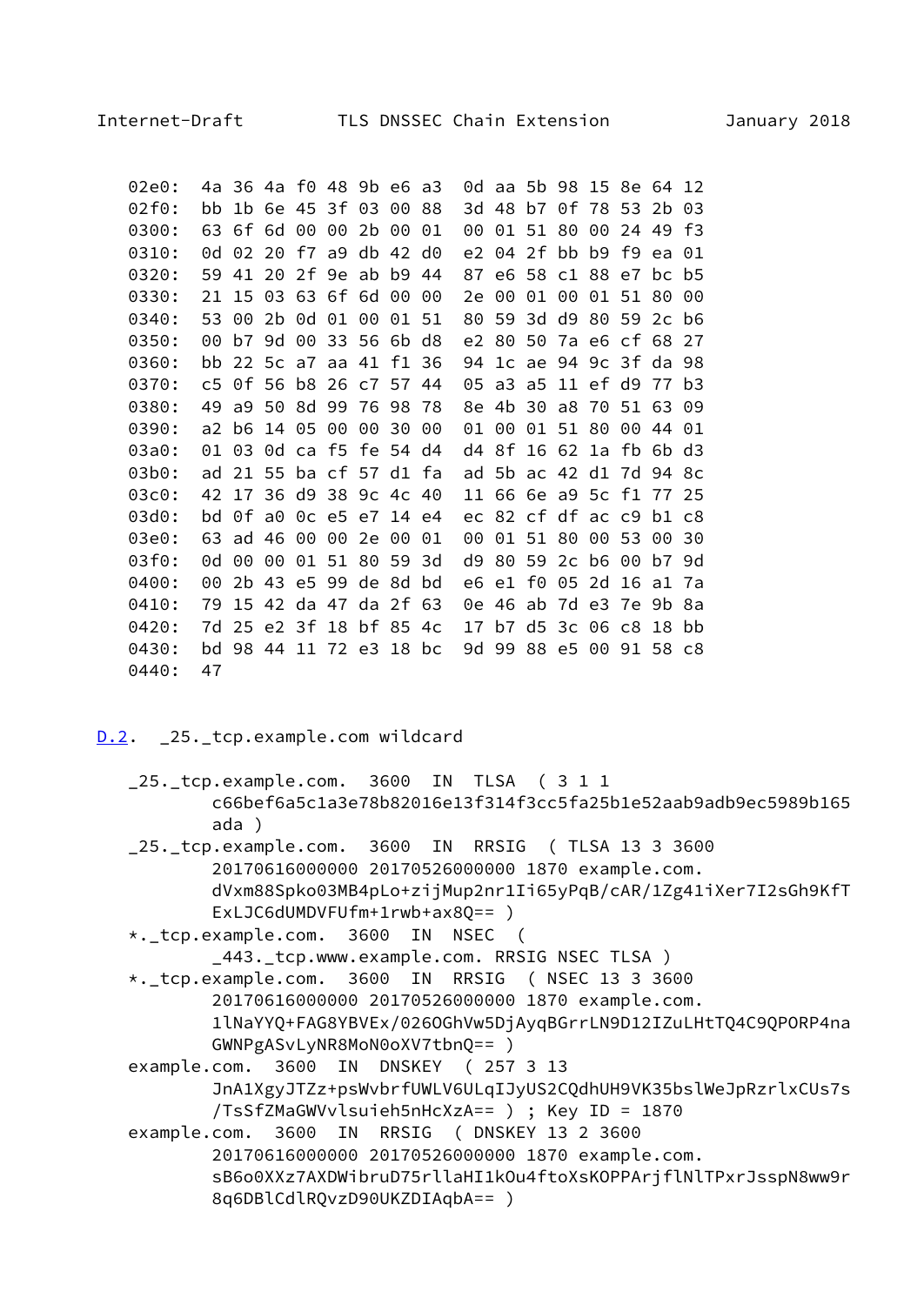<span id="page-18-1"></span><span id="page-18-0"></span>

| Shore, et al.  |       |               |                                                            | Expires July 27, 2018      |                                                                                                                | [Page 16]                                                     |
|----------------|-------|---------------|------------------------------------------------------------|----------------------------|----------------------------------------------------------------------------------------------------------------|---------------------------------------------------------------|
| Internet-Draft |       |               |                                                            | TLS DNSSEC Chain Extension |                                                                                                                | January 2018                                                  |
|                |       | e16)          |                                                            |                            |                                                                                                                | e9b533a049798e900b5c29c90cd25a986e8a44f319ac3cd302bafc08f5b81 |
|                |       | example.com.  |                                                            |                            | 900 IN RRSIG ( DS 13 2 900 20170605000000                                                                      |                                                               |
|                |       |               | 20170529000000 18931 com.<br>5XxvbOdLIJAcxhRS1c2VITfMA== ) |                            |                                                                                                                | rBV/16HTJBwmexByZq7WzYbB3EYaJ6MctpUSxuSNEpwDgzKkwIXzKECh5F5x3 |
| com.           |       | 900           | IN DNSKEY (257 3 13                                        |                            |                                                                                                                |                                                               |
|                |       |               |                                                            |                            | $IC3I8xfZDNw8Wa0Pe3/g2QA/w==$ ) ; Key ID = 18931                                                               | Rbkc0+96XZmnp8jYIuM4lryAp3egQjSmBaSoiA7H76Tm0RLHPNPUxlVk+nQ0f |
| com.           |       | 900<br>IN     | 20170529000000 18931 com.                                  |                            | RRSIG ( DNSKEY 13 1 900 20170605000000                                                                         |                                                               |
|                |       |               | c6Nx3HLmhidf6dmt/Hi0ePBsQ== )                              |                            |                                                                                                                | wjCqnHNa5QcMrbuAnKIWBESMFtVjDldmd98udKPtg35V9ESD9SuNKtRJRdHYk |
| com.           |       | 86400<br>115) | IN DS (18931 13 2                                          |                            |                                                                                                                | 20f7a9db42d0e2042fbbb9f9ea015941202f9eabb94487e658c188e7bcb52 |
|                | com.  | 86400<br>ΙN   |                                                            |                            | RRSIG ( DS 13 1 86400 20170612000000                                                                           |                                                               |
|                |       |               | 20170530000000 47005.<br>jGGQccnLkQnUf7zednetSWalg== )     |                            |                                                                                                                | jPah4caFBSqhdt78YYhwFZn3ouKiWUKTH1t/nMB7tXzjorQJ50j1RMR23JVL+ |
|                | 86400 |               | IN DNSKEY (257 3 13                                        |                            |                                                                                                                |                                                               |
|                |       |               |                                                            |                            | Q+gDOXnFOTsgs/frMmxyGOtRg== ) ; Key ID = 47005                                                                 | yvX+VNTUjxZiGvtr060hVbrPV9H6rVusQtF9lIxCFzbZ0JxMQBFmbqlc8Xclv |
|                |       |               | 20170530000000 47005.                                      |                            | 86400 IN RRSIG (DNSKEY 13 0 86400 20170612000000                                                               |                                                               |
|                |       |               | 8y3m+LZSLDSBHEocXIiRHWdFg== )                              |                            |                                                                                                                | tFldEx7SQI43PIzn1ib/oZTko+Q+gRuOLcALoSA0WQRh1yXSV1752p1n3imhK |
|                |       |               | D.3. 443. tcp.www.example.org CNAME                        |                            |                                                                                                                |                                                               |
|                |       |               | _443._tcp.www.example.org. 3600 IN CNAME (                 |                            |                                                                                                                |                                                               |
|                |       |               | dane311.example.org.)                                      |                            |                                                                                                                |                                                               |
|                |       |               |                                                            |                            | _443. tcp.www.example.org. 3600 IN RRSIG ( CNAME 13 5 3600<br>20170616000000 20170526000000 44384 example.org. |                                                               |
|                |       |               | VRUbhk/f9WC8Fy5D0gE5lUcyA== )                              |                            |                                                                                                                | DN+UMxh5TWL1u6Mc6ScWMU5R9C+qqI0SH4hqQmiPWhvSg0lFd71g43UqtdmBT |
|                |       |               | dane311.example.org. 3600 IN TLSA (311                     |                            |                                                                                                                |                                                               |
|                |       | ada )         |                                                            |                            |                                                                                                                | c66bef6a5c1a3e78b82016e13f314f3cc5fa25b1e52aab9adb9ec5989b165 |

$$
f_{\rm{max}}
$$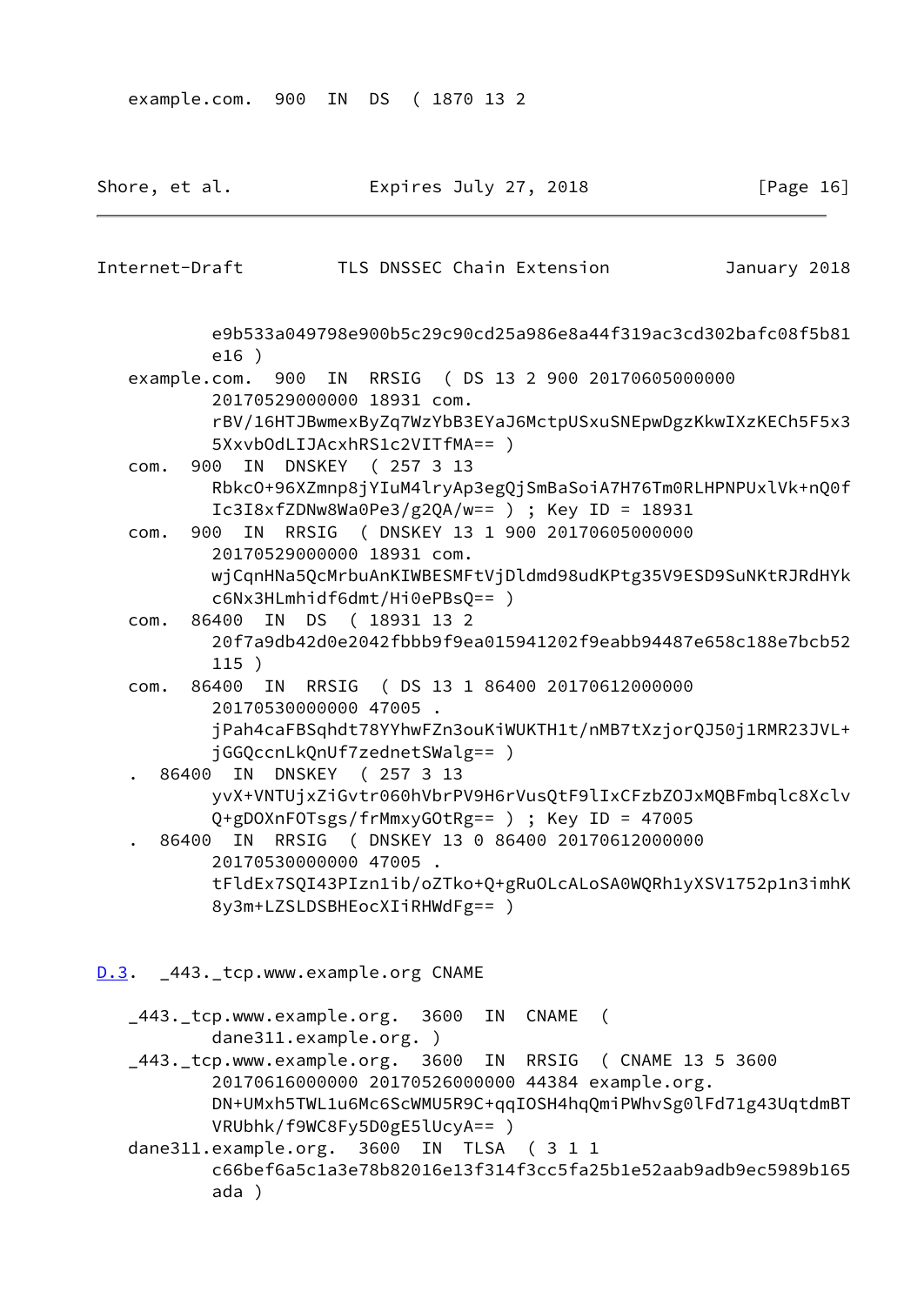dane311.example.org. 3600 IN RRSIG ( TLSA 13 3 3600 20170616000000 20170526000000 44384 example.org. HJx59dAMQgvJSYBYtixzfodup5KRUzJ1SlRUrFJkGZz6PkpfuFdtpZwPN1vw9 SyvXq7WqRD46aaCMwR4ApUJ+w== ) example.org. 3600 IN DNSKEY ( 257 3 13 uspaqp17jsMTX6AWVgmbog/3Sttz+9ANFUWLn6qKUHr0BOqRuChQWj8jyYUUr Wy9txxesNQ9MkO4LUrFght1LQ== ) ; Key ID = 44384 example.org. 3600 IN RRSIG ( DNSKEY 13 2 3600

<span id="page-19-0"></span>Shore, et al. **Expires July 27, 2018** [Page 17] Internet-Draft TLS DNSSEC Chain Extension January 2018 20170616000000 20170526000000 44384 example.org. MPTpfbVvPBXmh2Z4fgjy2GMgcJ8RYpXeOBOBidJDglLh4XQAiFOT6YpGRR5ig tQGINd6gKVYdRSsEtXe1K8zxg== ) example.org. 900 IN DS ( 44384 13 2 ec307e2efc8f0117ed96ab48a513c8003e1d9121f1ff11a08b4cdd348d090 aa6 ) example.org. 900 IN RRSIG ( DS 13 2 900 20170615000000 20170525000000 12651 org. MA3pxiap702Hvc81diwZDcRzLrkKssVzzTqCiJJoZFeNq40GuCOVGgEc+w6aq SVgkgFJrhJISei/kvIZTx8ftw== ) org. 900 IN DNSKEY ( 257 3 13 0SZfoe8Yx+eoaGgyAGEeJax/ZBV1AuG+/smcOgRm+F6doNlgc3lddcM1MbTvJ HTjK6Fvy8W6yZ+cAptn8sQheg== ) ; Key ID = 12651 org. 900 IN RRSIG ( DNSKEY 13 1 900 20170615000000 20170525000000 12651 org. o4L9nBQo8KXF0a7D5268U+Bq8SuW/aePtyuSfvQvP79nN/mzh9P11CsT/opmW kg0u6pqaG9KE1T37jloes8J8w== ) org. 86400 IN DS ( 12651 13 2 3979a51f98bbf219fcaf4a4176e766dfa8f9db5c24a75743eb1e704b97a9f abc ) org. 86400 IN RRSIG ( DS 13 1 86400 20170612000000 20170530000000 47005 . Mi1c7QrpHnl1MSLJTrq/WM0V0DQKwFPGaMFmHHwm8Yb/b934CUHMXU0dR+cLT hakZNz37edtwPxKKOzZQ6pYUw== ) . 86400 IN DNSKEY ( 257 3 13 yvX+VNTUjxZiGvtr060hVbrPV9H6rVusQtF9lIxCFzbZOJxMQBFmbqlc8Xclv Q+gDOXnFOTsgs/frMmxyGOtRg== ) ; Key ID = 47005 . 86400 IN RRSIG ( DNSKEY 13 0 86400 20170612000000 20170530000000 47005 . tFldEx7SQI43PIzn1ib/oZTko+Q+gRuOLcALoSA0WQRh1yXSV1752p1n3imhK 8y3m+LZSLDSBHEocXIiRHWdFg== )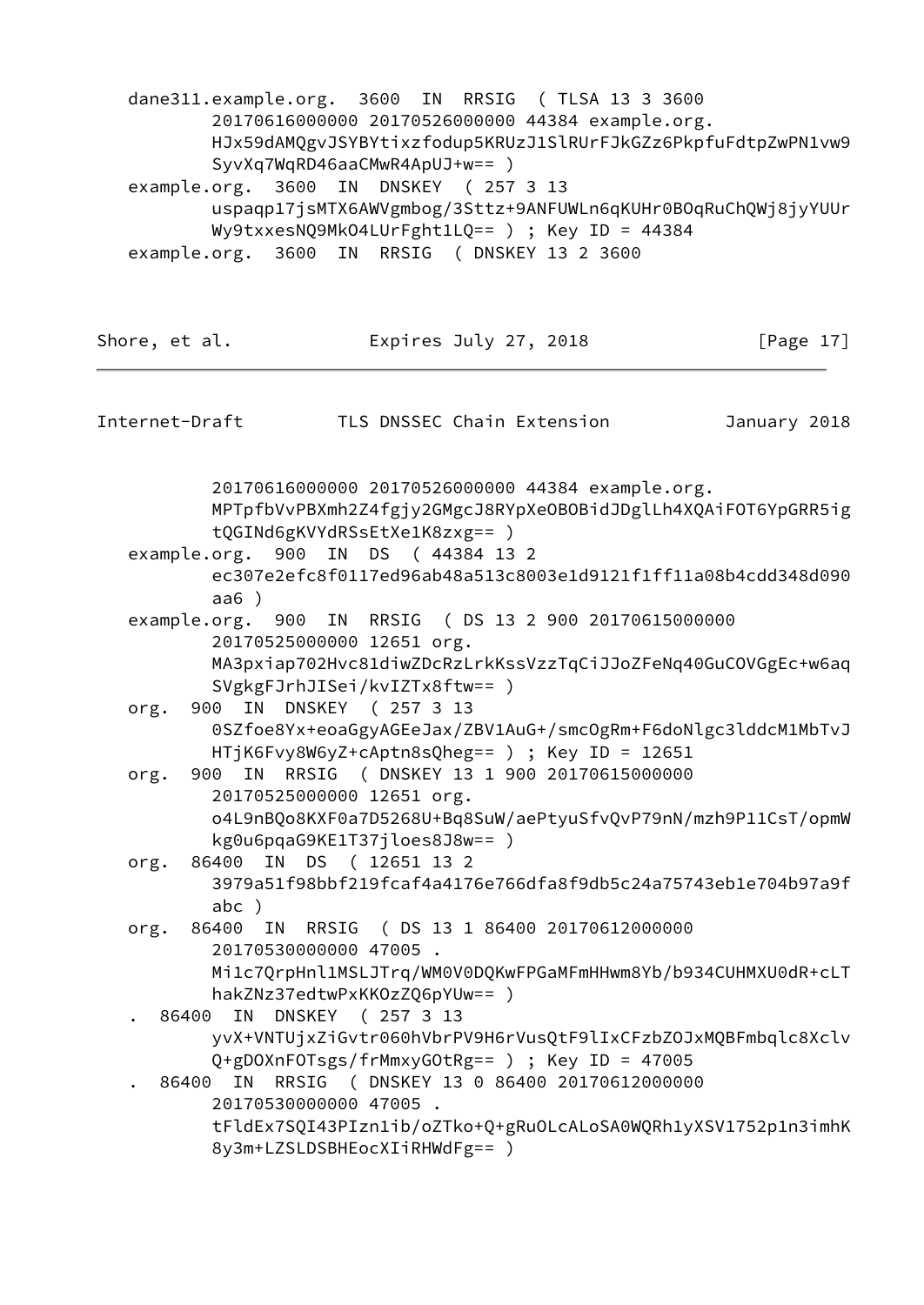<span id="page-20-0"></span> example.net. 3600 IN DNAME example.com. example.net. 3600 IN RRSIG ( DNAME 13 2 3600 20170616000000 20170526000000 48085 example.net. sTl9oxvpd7KxOZ9e5suevha7Fr+zPc3a0pWEUfjFE5v9Umu5js/vcp1i6hdqy tQ2WXEQDsHeEjw9stupvMJkkg== ) \_443.\_tcp.www.example.net. 3600 IN CNAME ( \_443.\_tcp.www.example.com. ) \_443.\_tcp.www.example.com. 3600 IN TLSA ( 3 1 1 c66bef6a5c1a3e78b82016e13f314f3cc5fa25b1e52aab9adb9ec5989b165 ada ) \_443.\_tcp.www.example.com. 3600 IN RRSIG ( TLSA 13 5 3600

 20170616000000 20170526000000 1870 example.com. GRsT6bcn3fokM5JMvHF0liq63N/kUX+CrZQZIr4GlFnMr/uoS4P1zOBwc0sft

Shore, et al. **Expires July 27, 2018** [Page 18]

| Internet-Draft |  |  |
|----------------|--|--|
|----------------|--|--|

TLS DNSSEC Chain Extension January 2018

 Kd8NsZJAikRr4CpaXITYQMx1w== ) example.net. 3600 IN DNSKEY ( 257 3 13 X9GHpJcS7bqKVEsLiVAbddHUHTZqqBbVa3mzIQmdp+5cTJk7qDazwH68Kts8d 9MvN55HddWgsmeRhgzePz6hMg== ) ; Key ID = 48085 example.net. 3600 IN RRSIG ( DNSKEY 13 2 3600 20170616000000 20170526000000 48085 example.net. 8jSs5O3AypurKs8JFoAYj30qlmQ9QS29IBoqbyv2ggxtdDZoKWZE0kOuQcRxx q1pP707qRjp98THQSTVh+C0iQ== ) example.net. 900 IN DS ( 48085 13 2 7c1998ce683df60e2fa41460c453f88f463dac8cd5d074277b4a7c0450292 1be ) example.net. 900 IN RRSIG ( DS 13 2 900 20170615000000 20170525000000 485 net. xqN9gHO5HXB+GH2x3DvjpMl6f+CdsVvON2K7G0FDVIL5iFMNLPqCAITlFofWF Ty6VXFKPoy9TZresE/JCL/PFA== ) net. 900 IN DNSKEY ( 257 3 13 LkNCPE+v3S4MVnsOqZFhn8n2NSwtLYOZLZjjgVsAKgu4XZncaDgq1R/7ZXRO5 oVx2zthxuu2i+mGbRrycAaCvA== ) ; Key ID = 485 net. 900 IN RRSIG ( DNSKEY 13 1 900 20170615000000 20170525000000 485 net. jEI8WucG9EzJ1Euv0Pq3aNFhoYbvQeLUs19r9YImkWi8QlmH76ZJuLTCGHTDh /Il5cZWukKc3ScptxVA57uRyQ== ) net. 86400 IN DS ( 485 13 2 ab25a2941aa7f1eb8688bb783b25587515a0cd8c247769b23adb13ca234d1 c05 ) net. 86400 IN RRSIG ( DS 13 1 86400 20170612000000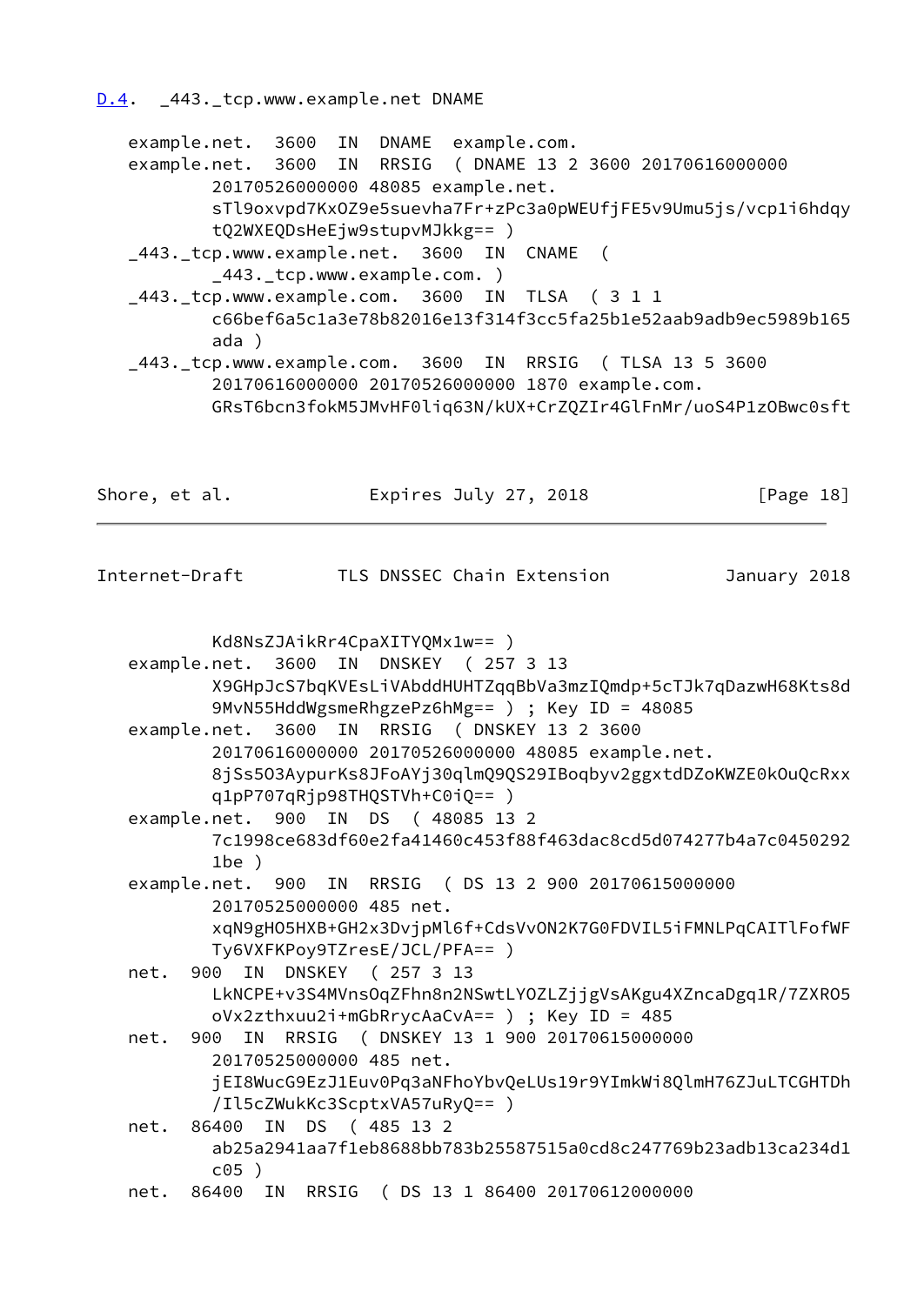20170530000000 47005. ZR/UTP20rYwJQhsCAWsKoIs90SiUDdBFXzFqYSrV41G1oQsKVSi/NU1tT1UZW CENddWt90XLXZAlSYnv6s8Ceg== ) 86400 IN DNSKEY (257 3 13 yvX+VNTUjxZiGvtr060hVbrPV9H6rVusQtF9lIxCFzbZ0JxMQBFmbqlc8Xclv Q+gDOXnFOTsgs/frMmxyGOtRg== ) ; Key ID = 47005 86400 IN RRSIG ( DNSKEY 13 0 86400 20170612000000 20170530000000 47005. tFldEx7SQI43PIzn1ib/oZTko+Q+gRuOLcALoSA0WQRh1yXSV1752p1n3imhK 8y3m+LZSLDSBHEocXIiRHWdFg== ) example.com. 3600 IN DNSKEY (257 3 13 JnA1XgyJTZz+psWvbrfUWLV6ULqIJyUS2CQdhUH9VK35bslWeJpRzrlxCUs7s /TsSfZMaGWVvlsuieh5nHcXzA== ) ; Key ID = 1870 example.com. 3600 IN RRSIG ( DNSKEY 13 2 3600 20170616000000 20170526000000 1870 example.com. sB6o0XXz7AXDWibruD75rllaHI1kOu4ftoXsKOPPArjflNlTPxrJsspN8ww9r 8q6DBlCdlRQvzD90UKZDIAqbA== ) example.com. 900 IN DS (1870 13 2 e9b533a049798e900b5c29c90cd25a986e8a44f319ac3cd302bafc08f5b81  $e16$ ) example.com. 900 IN RRSIG (DS 13 2 900 20170605000000 20170529000000 18931 com. Shore, et al. Expires July 27, 2018  $[Page 19]$ Internet-Draft TLS DNSSEC Chain Extension January 2018 rBV/16HTJBwmexByZq7WzYbB3EYaJ6MctpUSxuSNEpwDgzKkwIXzKECh5F5x3 5XxvbOdLIJAcxhRS1c2VITfMA== ) 900 IN DNSKEY (257 3 13 com. Rbkc0+96XZmnp8jYIuM4lryAp3egQjSmBaSoiA7H76Tm0RLHPNPUxlVk+nQ0f Ic3I8xfZDNw8Wa0Pe3/g2QA/w== ) ; Key ID = 18931 com. 900 IN RRSIG (DNSKEY 13 1 900 20170605000000 20170529000000 18931 com. wjCqnHNa5QcMrbuAnKIWBESMFtVjDldmd98udKPtg35V9ESD9SuNKtRJRdHYk c6Nx3HLmhidf6dmt/Hi0ePBsQ== ) com. 86400 IN DS (18931 13 2 20f7a9db42d0e2042fbbb9f9ea015941202f9eabb94487e658c188e7bcb52  $115)$ com. 86400 IN RRSIG ( DS 13 1 86400 20170612000000 20170530000000 47005. jPah4caFBSqhdt78YYhwFZn3ouKiWUKTH1t/nMB7tXzjorQJ50j1RMR23JVL+ jGGQccnLkQnUf7zednetSWalg== )